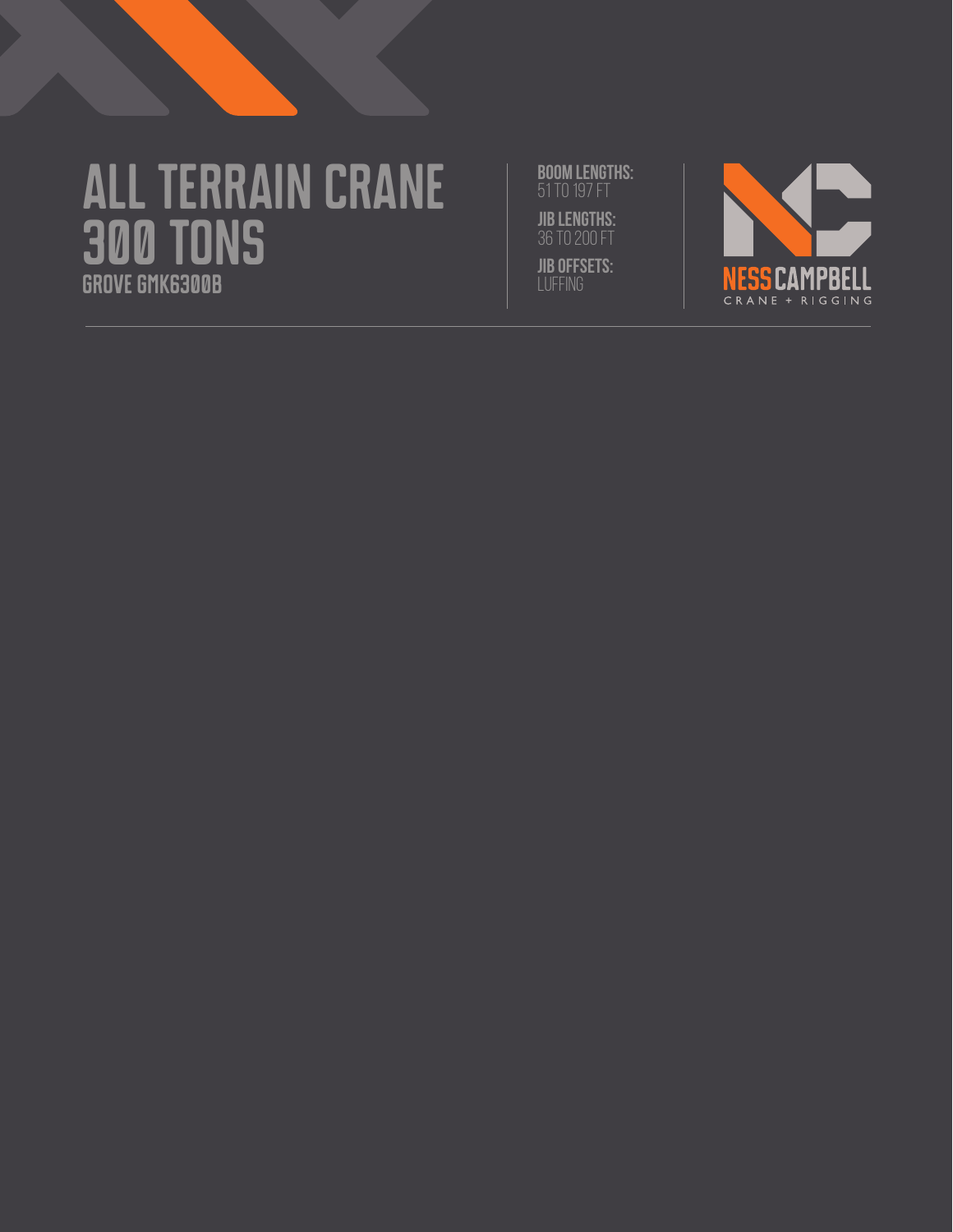



| <b>BASIC WEIGHTS (LBS.)</b>                      | <b>Axles 1 &amp; 2</b> | Axles $3 - 6$ | Total        |
|--------------------------------------------------|------------------------|---------------|--------------|
| <b>With Mercedes Power</b>                       | 50,278                 | 107,369       | 157,648      |
| <b>With Cummins Power</b>                        | 50,640                 | 107,713       | 158,353      |
| Additions:                                       |                        |               |              |
| <b>Outrigger Pads</b>                            | ٠                      | 772           | 772          |
| Removable rear outrigger box option              | $-(1, 197)$            | 3,402         | 2,205        |
| <b>Auxiliary Hoist</b>                           | $-(5,362)$             | 11,446        | 6,081        |
| Removal:                                         |                        |               |              |
| Front Outrigger Beams & Jacks                    | $-(3,377)$             | $-(1,980)$    | $-(5,357)$   |
| Rear Outrigger Beams & Jacks                     | 3,732                  | $-(9,652)$    | $-(5,920)$   |
| Outrigger Box (must add weight above for option) | 6,457                  | $-(16, 819)$  | $-(10,362)$  |
| Substitute 14.00 tires for standard 20.5         | $-(900)$               | $-(1,800)$    | $-(2,700)$   |
| Boom Assembly (minus lift cylinder)*             | $-(32, 245)$           | $-(23,995)$   | $-(56,240)$  |
| Telescope Sections 1-4*                          | $-(23,034)$            | $-(13,783)$   | $-(36, 817)$ |
| Lift Cylinder*                                   | $-(2, 121)$            | $-(3,258)$    | $-(5,379)$   |
|                                                  |                        |               |              |

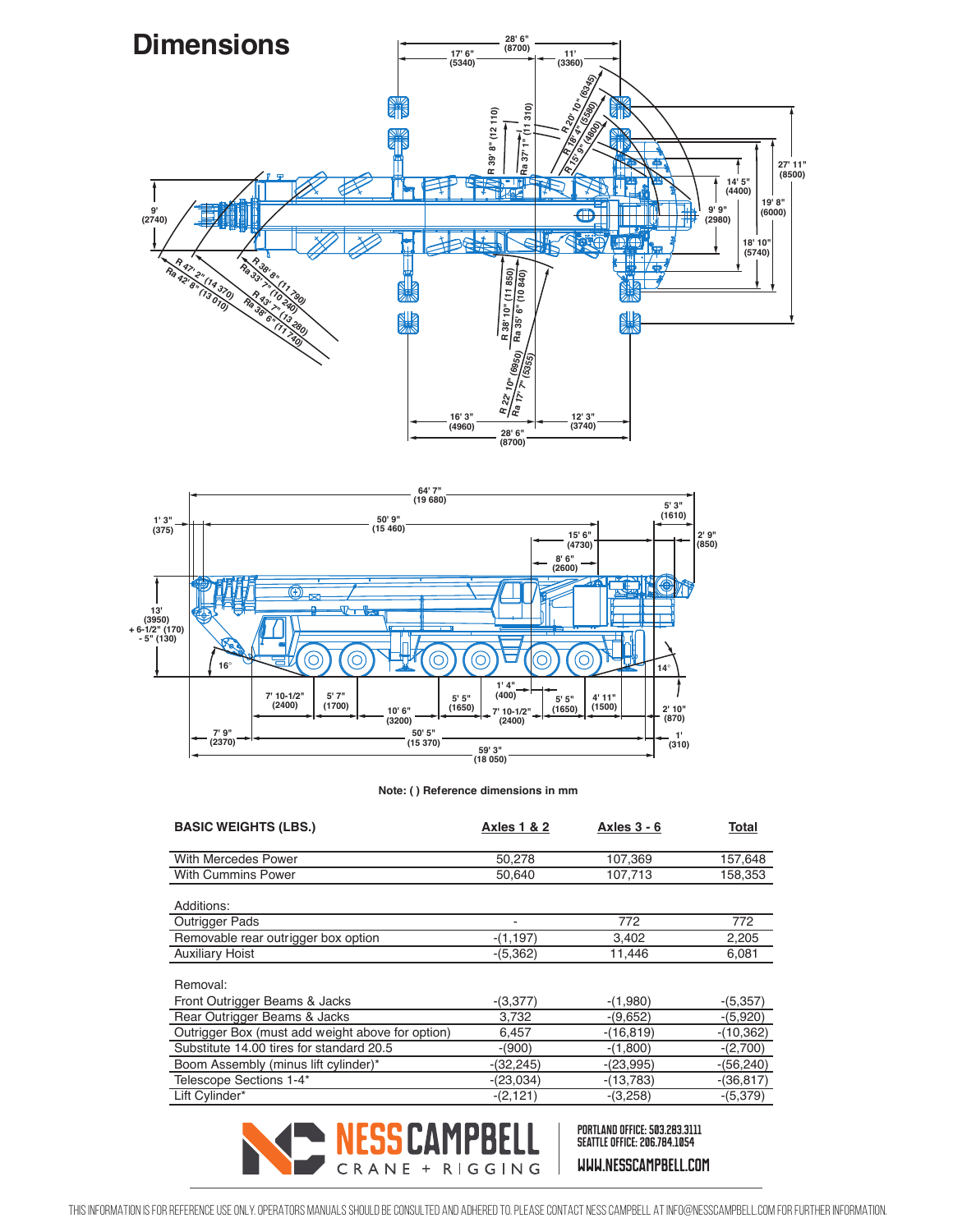# **Superstructure specifications**

#### **Boom**

51 ft. - 197 ft. (15.5 m - 60 m) five section, full power boom with patented "twin-lock" boom pinning system. Maximum tip height: 207 ft. (63 m).

#### **Boom Elevation**

Single lift cylinder with safety valve provides boom angle from  $-1.5^\circ$  to  $+82^\circ$ .

### **Lattice Jib**

Luffing Jib is a lattice design with lengths of 69 ft. - 200 ft. (21 m - 61 m) in sections of 26 ft. (8 m). The luffing jib converts to a fixed offset lattice jib using an offset angle adapter and provides lengths of 62 ft. - 167 ft. (19 m - 51 m) offsettable at  $3^\circ$  and  $25^\circ$ .

#### **Load Moment & Anti-Two Block System**

Load moment and anti-two block system with audio/visual warning and control lever lockout provides electronic display of boom angle, length, radius, tip height, relative load moment, maximum permissible load, load indication and warning of impending two-block condition.

### **Cab**

All aluminum construction cab is tiltable (approximately 20°) and includes safety glass and adjustable operator's seat with hydraulic suspension. Other features include engine dependent hot water heater, armrest integrated crane controls, and ergonomically arranged instrumentation.

### **Swing**

3 axial piston fixed displacement motors provide swing speed of 0 - 1.6 RPM thru planetary gear box. Also provided is a spring applied, hydraulically released automatic swing brake with foot-operated release for free swing.

### **Counterweight**

220,458 lbs. (100 000 kg) consisting of various sections with hydraulic installation/removal system (see counterweight configuration on page 16).

### **Engine**

Mercedes-Benz OM906LA, diesel, 6 cylinders, water cooled, turbocharged, 258 HP (190 kW) at 1800 rpm. Max. torque: 803 ft./lbs. (1100 Nm) at 1300 rpm. Engine emission: EURO II/EUROMOT/EPA/CARB (non road).

\*Optional engine: Cummins 6 CTA 8.3-260, diesel, 6 cylinders 260 HP (194 kW) at 1800 rpm. Fuel tank capacity: 87 gal. (330 L).

## **Hydraulic system**

4 axial piston variable displacement pumps provide four separate circuits for craning functions. Standard thermostatically controlled oil cooler keeps oil at optimum operating temperature. Tank capacity: 322 gal. (1220 L)

#### **Control system**

Full electronic control of all crane movements is accomplished using electrical control levers with automatic reset to zero. Controls are integrated with the LMI and engine management system by a CAN-BUS.

#### **Hoist**

Main and auxiliary hoist are powered by axial piston variable displacement motor with planetary gear and brake. "Thumb-thumper" hoist drum rotation indicator alerts operator of hoist movement.

| Line length:   | Main<br>984 ft.<br>(300 m) | <b>Auxiliary</b><br>1,378 ft.<br>(420 m) |
|----------------|----------------------------|------------------------------------------|
| Rope diameter: | 24 mm                      | 24 mm                                    |
| Line speed:    | 460 ft./min.               | 426 ft./min.                             |
| Line pull:     | 24,700 lbs.<br>(112 kN)    | 24,700 lbs.<br>(112 kN)                  |

### **Electrical system**

24 V system with three-phase alternator 28 V/80 A, 2 batteries 12 V/170 Ah.

### **\*Optional equipment**

\*Engine-independent hot water heater, with engine pre-heater \*Second spotlight \*Stereo/cassette player \*Air Conditioning

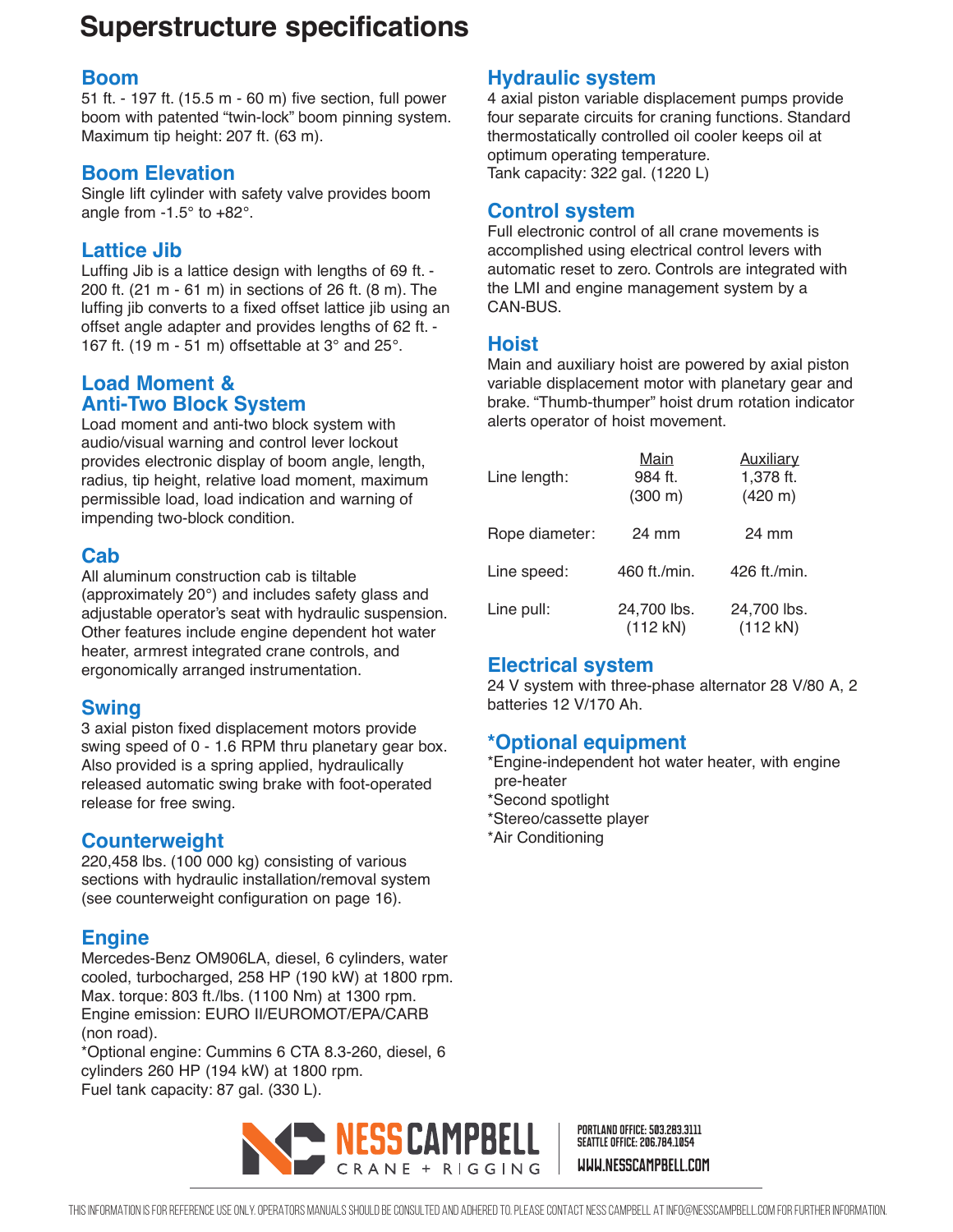# **Carrier specifications**

## **Chassis**

Box-type, torsion resistant frame is fabricated from high-strength steel.

## **Outrigger System**

Hydraulic two-stage outrigger beams are extended by a single hydraulic cylinder and two cables. Outriggers can adjust to two positions:

Fully extended (100%) - 27' 11" (8.5 m) Partially extended (50%) - 19' 8 " (6 m)

Four 29.5 in. x 32 in. (750 mm x 810 mm), self stowing, steel outrigger pads provide rigid lifting base. Outrigger controls are located on both sides of the carrier. An electronic level indicator is located next to each outrigger control bos. In-cab and outrigger control station outrigger pressure readouts are also available.

## **Engine**

Mercedes-Benz OM502LA, diesel, 8 cylinders, water cooled, turbo charged and aftercooled, 563 HP (420 kW) at 1800 rpm. Max. torque: 1,971 ft./lbs. (2700 Nm) at 1080 rpm.

Engine emission: EURO II/EUROMOT/EPA/CARB (non road).

\*Optional engine: Cummins N525 E20 (EUROMOT/EPA/CARB - non road), diesel, 6 cylinders 533 HP (392 kW) at 1800 rpm. Fuel Tank capacity: 132 gal. (500 L).

## **Transmission**

Allison automatic CLT 755, 5 forward and 1 reverse speed. Transfer case with 2 speeds and inter-axle differential lock.

## **Axles**

6 axles. 1, 2, 4 and 5 are drive/steer. Axles 3 and 6 are steer only. (12 x 8 x 12).

## **Suspension**

GMK6300B features the Grove exclusive MEGATRAK\*\* suspension. This revolutionary design features an independent hydroneumatic system with hydraulic lockout acting on all wheels. The suspension can be raised 6-1/2" (170 mm) or lowered 5" (130 mm) both longitudinally and transversely and features an automatic leveling system for on-highway travel.

## **Tires**

12 tires, 20.5 R25.

## **Steering**

Dual circuit steering system is hydraulic power assisted with a transfer case mounted, ground driven, emergency steering pump. Axles 1, 2, 3, 5 and 6 steer on highway. Separate steering of the 4th, 5th and 6th axle for all wheel steer and crab-steer is controlled by an electric rocker switch.

## **Brakes**

A dual circuit air system operates on all wheels with a spring-applied, air released parking brake acting on axles 2, 4, 5 and 6. An air dryer is fitted to remove moisture from the air system.

Auxiliary exhaust brake (Cummins) or transmission retarder (Mercedes) is standard.

## **Cab**

Two-man, aluminum construction driver's cab includes the following features: safety glass; driver and passenger seats with hydraulic suspension, engine-dependent hot water heater, complete instrumentation and driving controls.

## **Electrical system**

24 V system with three-phase alternator 28 V/80 A, 2 batteries 12 V/170 Ah.

## **\*Optional equipment**

- \*Electric driveline retarder
- \*12 tires, 16.00 R25 (vehicle width 9 ft. 10 in. [3 m])
- \*14.00 R25 tires (vehicle width 9 ft. 9 in. [2.98 m])
- \*Folding bunk bed in carrier cab
- \*Engine-independent hot water heater, with engine pre-heater
- \*Third seat
- \*Trailing boom "boost" weight transfer kit
- \*Air conditioning

*\****Denotes optional equipment**

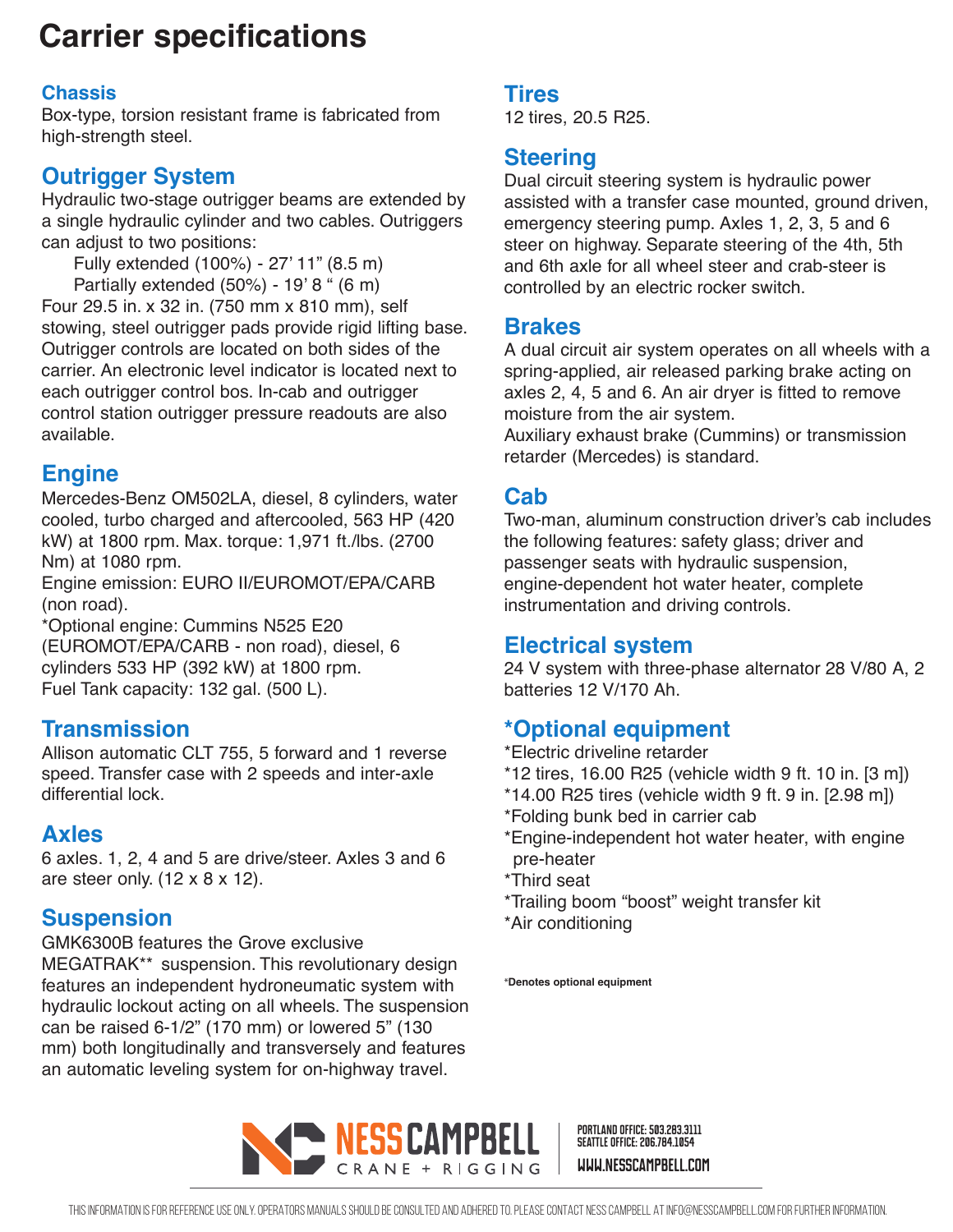

# **Working Range**

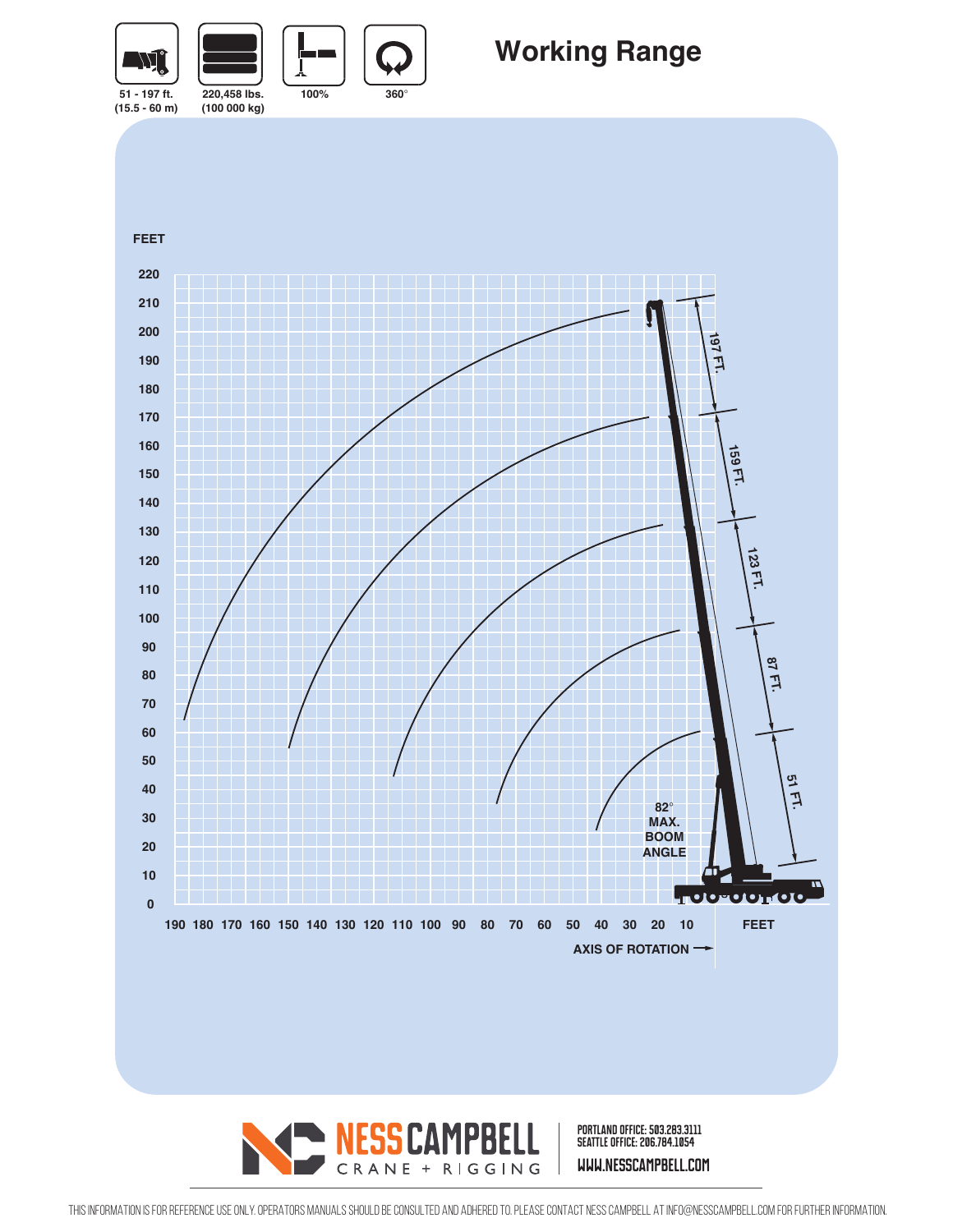| ⊸∗                |        |              | л.            | $\star$     |             |       |        |       |      |      |      |
|-------------------|--------|--------------|---------------|-------------|-------------|-------|--------|-------|------|------|------|
| 51 - 197 ft.      |        | 220,458 lbs. | 100%          | $360^\circ$ |             |       |        |       |      |      |      |
| $(15.5 - 60.0 m)$ |        | (100000kg)   | 28' 6" Spread |             |             |       |        |       |      |      |      |
| $\blacksquare$    |        |              |               |             | <b>Alla</b> |       | Pounds |       |      |      |      |
| $\Theta$          |        |              |               |             |             |       |        |       |      |      |      |
| Feet              | $51**$ | 51           | 72            | 87          | 93          | 108   | 114    | 136   | 160  | 181  | 197  |
| ${}^{\star}9$     | 600.0  |              |               |             |             |       |        |       |      |      |      |
| 10                |        | 470.0        | 388.0         | 290.0       |             |       |        |       |      |      |      |
| 15                |        | 372.0        | 370.0         | 282.0       | 252.0       | 204.0 |        |       |      |      |      |
| 20                |        | 306.0        | 302.0         | 258.0       | 224.0       | 201.0 | 177.0  | 140.0 |      |      |      |
| 25                |        | 258.0        | 254.0         | 230.0       | 200.0       | 189.0 | 160.0  | 134.0 |      |      |      |
| 30                |        | 222.0        | 222.0         | 203.0       | 178.0       | 173.0 | 144.0  | 123.0 | 95.0 | 73.0 | 59.0 |
| 35                |        | 188.0        | 188.0         | 181.0       | 160.0       | 156.0 | 130.0  | 113.0 | 95.0 | 73.0 | 59.0 |
| 40                |        |              | 162.0         | 157.0       | 145.0       | 141.0 | 118.0  | 104.0 | 94.0 | 73.0 | 59.0 |
| 45                |        |              | 142.0         | 137.0       | 132.0       | 128.0 | 107.0  | 95.0  | 90.0 | 73.0 | 59.0 |
| 50                |        |              | 126.0         | 123.0       | 122.0       | 117.0 | 99.0   | 88.0  | 85.0 | 73.0 | 59.0 |
| 55                |        |              | 112.0         | 112.0       | 110.0       | 107.0 | 91.0   | 81.0  | 79.0 | 71.0 | 59.0 |
| 60                |        |              |               | 101.0       | 99.0        | 98.0  | 84.0   | 74.0  | 74.0 | 68.0 | 59.0 |
| 65                |        |              |               | 91.0        | 89.0        | 88.0  | 78.0   | 70.0  | 69.0 | 64.0 | 58.0 |
| 70                |        |              |               | 82.0        | 80.0        | 79.0  | 73.0   | 65.0  | 65.0 | 60.0 | 55.0 |
| 75                |        |              |               | 46.0        | 73.0        | 71.0  | 68.0   | 61.0  | 61.0 | 57.0 | 52.0 |
| 80                |        |              |               |             |             | 65.0  | 64.0   | 57.0  | 57.0 | 53.0 | 50.0 |
| 85                |        |              |               |             |             | 59.0  | 60.0   | 53.0  | 53.0 | 50.0 | 47.0 |
| 90                |        |              |               |             |             | 54.0  | 56.0   | 50.0  | 50.0 | 47.0 | 45.0 |
| 95                |        |              |               |             |             | 39.4  | 53.0   | 47.0  | 47.0 | 45.0 | 43.0 |
| 100               |        |              |               |             |             |       |        | 44.0  | 44.0 | 42.2 | 40.8 |
| 105               |        |              |               |             |             |       |        | 42.6  | 42.0 | 40.2 | 38.8 |
| 110               |        |              |               |             |             |       |        | 40.6  | 39.8 | 38.2 | 37.0 |
| 115               |        |              |               |             |             |       |        | 38.6  | 37.6 | 36.0 | 35.0 |
| 120               |        |              |               |             |             |       |        | 36.6  | 35.8 | 34.4 | 33.4 |
| 125               |        |              |               |             |             |       |        |       | 34.0 | 32.6 | 31.8 |
| 130               |        |              |               |             |             |       |        |       | 32.0 | 30.8 | 30.0 |
| 135               |        |              |               |             |             |       |        |       | 29.8 | 29.2 | 28.4 |
| 140               |        |              |               |             |             |       |        |       | 23.6 | 27.4 | 26.8 |
| 145               |        |              |               |             |             |       |        |       | 22.2 | 25.6 | 25.2 |
| 150               |        |              |               |             |             |       |        |       | 19.4 | 24.2 | 23.8 |
| 155               |        |              |               |             |             |       |        |       |      | 23.2 | 22.8 |
| 160               |        |              |               |             |             |       |        |       |      | 22.4 | 22.0 |
| 165               |        |              |               |             |             |       |        |       |      | 18.0 | 21.0 |
| 170               |        |              |               |             |             |       |        |       |      | 15.6 | 20.2 |
| 175               |        |              |               |             |             |       |        |       |      |      | 19.2 |
|                   |        |              |               |             |             |       |        |       |      |      |      |

 $\Omega$ 

 $\sqrt{L}$ 

 $\lceil \cdot \cdot \cdot \rceil$ 

**\*Lifting capacities greater than 430,000 lbs. (195 050 kg) require special equipment. \*\*Over rear only, 28' 6" x 9' 4" (100% Front, 0% Rear) outrigger base.**

| AV)<br>51 - 197 ft.<br>$(15.5 - 60.0$ m) |       | 220,458 lbs.<br>(100000 kg) | <u>' – – </u><br>50%<br>19' 8" Spread | W<br>$360^\circ$ |       |               |       |       |       |
|------------------------------------------|-------|-----------------------------|---------------------------------------|------------------|-------|---------------|-------|-------|-------|
| $\overline{\mathbb{C}}$                  |       |                             |                                       |                  | 叠     | <b>Pounds</b> |       |       |       |
| Feet                                     | 50.72 | 71.78                       | 71.95                                 | 72.05            | 72.21 | 86.51         | 87.01 | 87.5  | 87.99 |
| 10                                       | 526.0 | 242.0                       | 133.0                                 | 189.0            | 388.0 | 290.0         | 206.0 | 146.0 |       |
| 15                                       | 400.0 | 242.0                       | 133.0                                 | 189.0            | 382.0 | 282.0         | 206.0 | 146.0 | 121.0 |
| 20                                       | 332.0 | 242.0                       | 133.0                                 | 189.0            | 316.0 | 258.0         | 206.0 | 146.0 | 121.0 |
| 25                                       | 268.0 | 242.0                       | 133.0                                 | 189.0            | 264.0 | 230.0         | 205.0 | 138.0 | 107.0 |
| 30                                       | 222.0 | 222.0                       | 127.0                                 | 178.0            | 218.0 | 203.0         | 181.0 | 122.0 | 95.0  |
| 35                                       | 188.0 | 188.0                       | 115.0                                 | 159.0            | 184.0 | 181.0         | 162.0 | 109.0 | 85.0  |
| 40                                       |       | 162.0                       | 105.0                                 | 144.0            | 159.0 | 157.0         | 147.0 | 99.0  | 78.0  |
| 45                                       |       | 142.0                       | 97.0                                  | 130.0            | 138.0 | 137.0         | 133.0 | 90.0  | 71.0  |
| 50                                       |       | 126.0                       | 90.0                                  | 120.0            | 122.0 | 121.0         | 123.0 | 83.0  | 65.0  |
| 55                                       |       | 112.0                       | 84.0                                  | 110.0            | 109.0 | 107.0         | 112.0 | 76.0  | 61.0  |
| 60                                       |       |                             |                                       |                  |       | 96.0          | 101.0 | 70.0  | 56.0  |
| 65                                       |       |                             |                                       |                  |       | 86.0          | 91.0  | 66.0  | 53.0  |
| 70                                       |       |                             |                                       |                  |       | 77.0          | 82.0  | 61.0  | 49.0  |
| 75                                       |       |                             |                                       |                  |       |               |       |       | 46.0  |

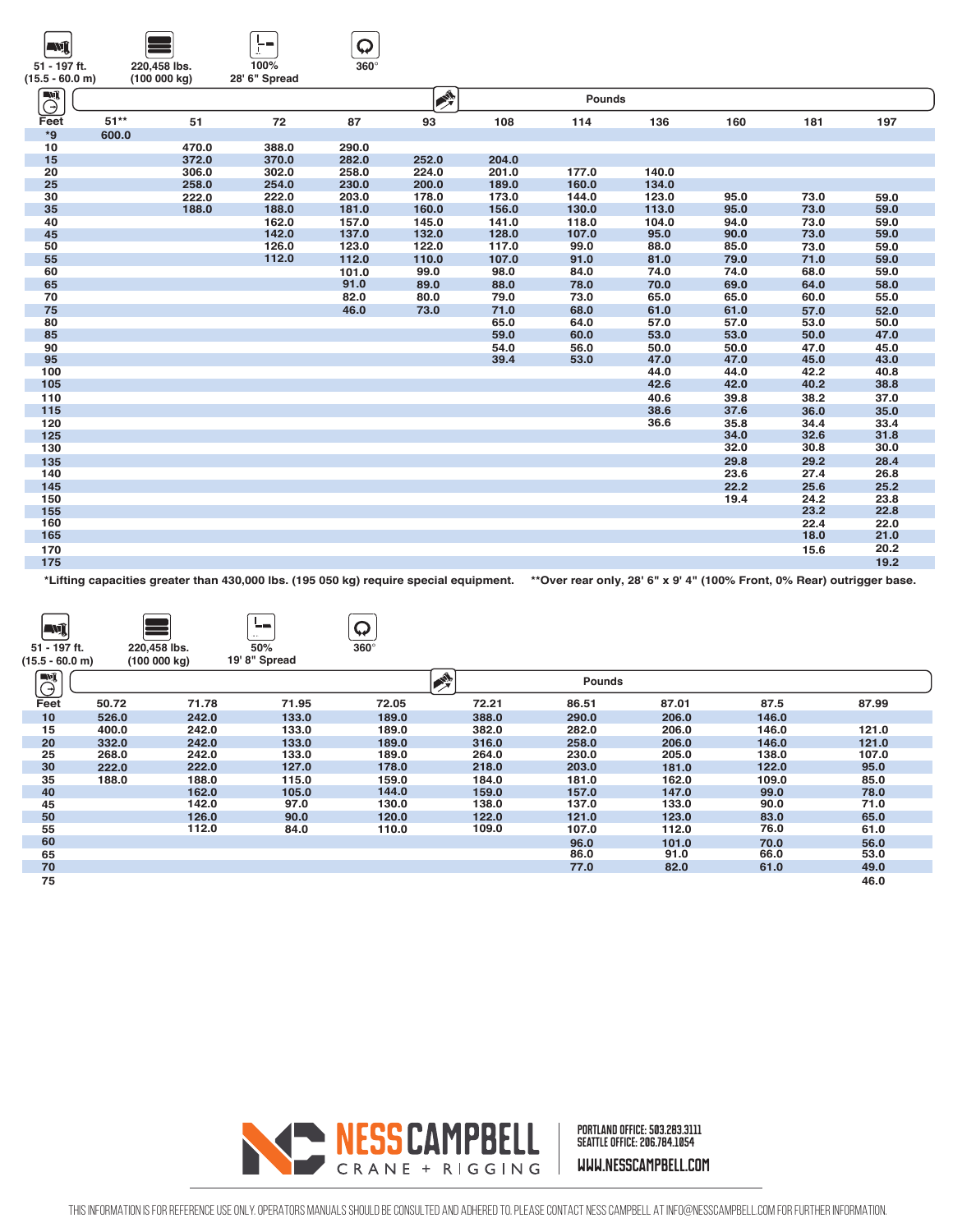| – Vii                             |                            |       | L.                    | ₽<br>$360^\circ$ |                |               |       |      |      |      |
|-----------------------------------|----------------------------|-------|-----------------------|------------------|----------------|---------------|-------|------|------|------|
| 51 - 197 ft.<br>$(15.5 - 60.0 m)$ | 110,229 lbs.<br>(50000 kg) |       | 100%<br>28' 6" Spread |                  |                |               |       |      |      |      |
|                                   |                            |       |                       |                  |                |               |       |      |      |      |
| <b>EWK</b><br>Ġ                   |                            |       |                       |                  | $\mathbb{R}^N$ | <b>Pounds</b> |       |      |      |      |
| Feet                              | 51                         | 72    | 87                    | 93               | 108            | 114           | 136   | 160  | 181  | 197  |
| 10                                | 448.0                      | 388.0 | 290.0                 |                  |                |               |       |      |      |      |
| 15                                | 356.0                      | 352.0 | 282.0                 | 252.0            | 204.0          |               |       |      |      |      |
| 20                                | 280.0                      | 278.0 | 258.0                 | 224.0            | 201.0          | 177.0         | 140.0 |      |      |      |
| 25                                | 224.0                      | 224.0 | 219.0                 | 200.0            | 189.0          | 160.0         | 134.0 |      |      |      |
| 30                                | 183.0                      | 183.0 | 181.0                 | 178.0            | 173.0          | 144.0         | 123.0 | 95.0 | 73.0 | 59.0 |
| 35                                | 150.0                      | 154.0 | 150.0                 | 148.0            | 147.0          | 130.0         | 113.0 | 95.0 | 73.0 | 59.0 |
| 40                                |                            | 130.0 | 126.0                 | 124.0            | 122.0          | 118.0         | 104.0 | 94.0 | 73.0 | 59.0 |
| 45                                |                            | 112.0 | 108.0                 | 110.0            | 103.0          | 107.0         | 95.0  | 90.0 | 73.0 | 59.0 |
| 50                                |                            | 94.0  | 90.0                  | 94.0             | 94.0           | 92.0          | 88.0  | 85.0 | 73.0 | 59.0 |
| 55                                |                            | 83.0  | 77.0                  | 81.0             | 80.0           | 78.0          | 81.0  | 74.0 | 71.0 | 59.0 |
| 60                                |                            |       | 70.0                  | 70.0             | 69.0           | 71.0          | 71.0  | 65.0 | 66.0 | 59.0 |
| 65                                |                            |       | 62.0                  | 61.0             | 61.0           | 65.0          | 62.0  | 58.0 | 59.0 | 58.0 |
| 70                                |                            |       | 55.0                  | 56.0             | 53.0           | 58.0          | 55.0  | 52.0 | 53.0 | 53.0 |
| 75                                |                            |       | 46.0                  | 52.0             | 49.0           | 51.0          | 49.0  | 47.0 | 48.0 | 48.0 |
| 80                                |                            |       |                       |                  | 46.0           | 46.0          | 43.6  | 45.0 | 45.0 | 43.8 |
| 85                                |                            |       |                       |                  | 42.4           | 41.4          | 38.8  | 41.8 | 41.6 | 39.8 |
| 90                                |                            |       |                       |                  | 38.2           | 37.4          | 34.8  | 39.0 | 37.6 | 36.0 |
| 95                                |                            |       |                       |                  | 34.6           | 33.6          | 31.2  | 35.4 | 34.0 | 32.4 |
| 100                               |                            |       |                       |                  |                |               | 28.0  | 32.2 | 30.8 | 29.2 |
| 105                               |                            |       |                       |                  |                |               | 25.2  | 29.2 | 27.8 | 26.4 |
| 110                               |                            |       |                       |                  |                |               | 22.6  | 26.6 | 25.4 | 23.8 |
| 115                               |                            |       |                       |                  |                |               | 20.2  | 24.4 | 23.0 | 21.4 |
| 120                               |                            |       |                       |                  |                |               | 18.0  | 22.2 | 20.8 | 19.4 |
| 125                               |                            |       |                       |                  |                |               |       | 20.2 | 19.0 | 17.4 |
| 130                               |                            |       |                       |                  |                |               |       | 18.6 | 17.2 | 15.6 |
| 135                               |                            |       |                       |                  |                |               |       | 16.8 | 15.6 | 14.0 |
| 140                               |                            |       |                       |                  |                |               |       | 15.4 | 14.0 | 12.4 |
| 145                               |                            |       |                       |                  |                |               |       | 13.8 | 12.6 | 11.0 |
| 150                               |                            |       |                       |                  |                |               |       | 12.6 | 11.4 | 9.8  |
| 155                               |                            |       |                       |                  |                |               |       |      | 10.0 | 8.6  |
| 160                               |                            |       |                       |                  |                |               |       |      | 9.0  | 7.4  |
| 165                               |                            |       |                       |                  |                |               |       |      | 7.8  | 6.4  |
| 170                               |                            |       |                       |                  |                |               |       |      | 6.8  | 5.4  |
| 175                               |                            |       |                       |                  |                |               |       |      |      | 4.6  |

| AV)                         |             |       | <u>ін на</u>  | W           |                |       |               |      |      |      |
|-----------------------------|-------------|-------|---------------|-------------|----------------|-------|---------------|------|------|------|
| 51 - 197 ft.                | 17,637 lbs. |       | 100%          | $360^\circ$ |                |       |               |      |      |      |
| $(15.5 - 60.0 m)$           | (8000 kg)   |       | 28' 6" Spread |             |                |       |               |      |      |      |
| $\blacksquare$<br>$\ominus$ |             |       |               |             | $\mathbb{R}^N$ |       | <b>Pounds</b> |      |      |      |
| Feet                        | 51          | 72    | 87            | 93          | 108            | 114   | 136           | 160  | 181  | 197  |
| 10                          | 432.0       | 388.0 | 290.0         |             |                |       |               |      |      |      |
| 15                          | 316.0       | 310.0 | 278.0         | 252.0       | 204.0          |       |               |      |      |      |
| 20                          | 224.0       | 198.0 | 180.0         | 180.0       | 165.0          | 156.0 | 140.0         |      |      |      |
| 25                          | 157.0       | 144.0 | 136.0         | 130.0       | 119.0          | 124.0 | 108.0         |      |      |      |
| 30                          | 109.0       | 111.0 | 100.0         | 104.0       | 98.0           | 94.0  | 82.0          | 82.0 | 69.0 | 59.0 |
| 35                          | 79.0        | 85.0  | 84.0          | 81.0        | 77.0           | 74.0  | 65.0          | 66.0 | 59.0 | 54.0 |
| 40                          |             | 66.0  | 67.0          | 65.0        | 62.0           | 59.0  | 51.0          | 54.0 | 48.0 | 43.4 |
| 45                          |             | 52.0  | 55.0          | 53.0        | 51.0           | 48.0  | 41.0          | 43.8 | 39.0 | 35.0 |
| 50                          |             | 41.6  | 44.0          | 43.6        | 41.6           | 39.4  | 33.0          | 36.4 | 32.0 | 28.6 |
| 55                          |             | 32.8  | 35.8          | 35.4        | 34.4           | 32.4  | 26.6          | 30.2 | 26.4 | 23.2 |
| 60                          |             |       | 29.2          | 28.8        | 28.8           | 26.8  | 21.4          | 25.4 | 21.8 | 18.8 |
| 65                          |             |       | 23.8          | 23.4        | 23.6           | 22.2  | 17.2          | 21.2 | 18.0 | 15.2 |
| 70                          |             |       | 19.4          | 19.2        | 19.2           | 18.2  | 13.6          | 17.8 | 14.6 | 12.0 |
| 75                          |             |       | 15.8          | 15.6        | 15.6           | 14.6  | 10.6          | 14.8 | 11.8 | 9.4  |
| 80                          |             |       |               |             | 12.6           | 11.6  | 8.0           | 12.2 | 9.4  | 7.0  |
| 85                          |             |       |               |             | 10.0           | 9.0   | 5.6           | 9.8  | 7.2  | 4.8  |
| 90                          |             |       |               |             | 7.8            | 6.8   | 3.6           | 7.8  | 5.4  |      |
| 95                          |             |       |               |             | 5.8            | 5.0   |               | 6.0  | 3.6  |      |
| 100                         |             |       |               |             |                |       |               | 4.6  |      |      |
|                             |             |       |               |             |                |       |               |      |      |      |

| $360^\circ$<br>51 - 197 ft.<br>0 lbs.<br>100%<br>$(0 \text{ kg})$<br>28' 6" Spread<br>$(15.5 - 60.0 m)$<br>$\overline{\mathbb{C}}$<br>卛<br>Pounds<br>87<br>Feet<br>51<br>72<br>93<br>108<br>114<br>10<br>388.0<br>290.0<br>428.0<br>15<br>189.0<br>156.0<br>298.0<br>230.0<br>197.0<br>20<br>122.0<br>149.0<br>134.0<br>115.0<br>172.0<br>133.0<br>25<br>88.0<br>83.0<br>107.0<br>96.0<br>114.0<br>100.0<br>30<br>65.0<br>77.0<br>74.0<br>71.0<br>61.0<br>79.0<br>35<br>46.0<br>57.0<br>57.0<br>56.0<br>54.0<br>50.0<br>40<br>43.6<br>38.4<br>35.8<br>43.2<br>41.4<br>33.8<br>28.0<br>34.0<br>32.6<br>30.2<br>45<br>50<br>26.4<br>25.8<br>24.0<br>21.8<br>27.0<br>20.2<br>55<br>21.6<br>20.6<br>19.0<br>17.0<br>60<br>15.0<br>13.2<br>16.2<br>17.4 | <b>AVI</b> |  | رپا  |      |      |     |
|----------------------------------------------------------------------------------------------------------------------------------------------------------------------------------------------------------------------------------------------------------------------------------------------------------------------------------------------------------------------------------------------------------------------------------------------------------------------------------------------------------------------------------------------------------------------------------------------------------------------------------------------------------------------------------------------------------------------------------------------------|------------|--|------|------|------|-----|
|                                                                                                                                                                                                                                                                                                                                                                                                                                                                                                                                                                                                                                                                                                                                                    |            |  |      |      |      |     |
|                                                                                                                                                                                                                                                                                                                                                                                                                                                                                                                                                                                                                                                                                                                                                    |            |  |      |      |      |     |
|                                                                                                                                                                                                                                                                                                                                                                                                                                                                                                                                                                                                                                                                                                                                                    |            |  |      |      |      |     |
|                                                                                                                                                                                                                                                                                                                                                                                                                                                                                                                                                                                                                                                                                                                                                    |            |  |      |      |      |     |
|                                                                                                                                                                                                                                                                                                                                                                                                                                                                                                                                                                                                                                                                                                                                                    |            |  |      |      |      |     |
|                                                                                                                                                                                                                                                                                                                                                                                                                                                                                                                                                                                                                                                                                                                                                    |            |  |      |      |      |     |
|                                                                                                                                                                                                                                                                                                                                                                                                                                                                                                                                                                                                                                                                                                                                                    |            |  |      |      |      |     |
|                                                                                                                                                                                                                                                                                                                                                                                                                                                                                                                                                                                                                                                                                                                                                    |            |  |      |      |      |     |
|                                                                                                                                                                                                                                                                                                                                                                                                                                                                                                                                                                                                                                                                                                                                                    |            |  |      |      |      |     |
|                                                                                                                                                                                                                                                                                                                                                                                                                                                                                                                                                                                                                                                                                                                                                    |            |  |      |      |      |     |
|                                                                                                                                                                                                                                                                                                                                                                                                                                                                                                                                                                                                                                                                                                                                                    |            |  |      |      |      |     |
|                                                                                                                                                                                                                                                                                                                                                                                                                                                                                                                                                                                                                                                                                                                                                    |            |  |      |      |      |     |
|                                                                                                                                                                                                                                                                                                                                                                                                                                                                                                                                                                                                                                                                                                                                                    |            |  |      |      |      |     |
|                                                                                                                                                                                                                                                                                                                                                                                                                                                                                                                                                                                                                                                                                                                                                    |            |  |      |      |      |     |
|                                                                                                                                                                                                                                                                                                                                                                                                                                                                                                                                                                                                                                                                                                                                                    |            |  |      |      |      |     |
|                                                                                                                                                                                                                                                                                                                                                                                                                                                                                                                                                                                                                                                                                                                                                    | 65         |  | 13.8 | 12.8 | 11.6 | 9.8 |
| 70<br>8.8<br>7.2<br>10.4<br>9.8                                                                                                                                                                                                                                                                                                                                                                                                                                                                                                                                                                                                                                                                                                                    |            |  |      |      |      |     |
| 4.8<br>75<br>7.6<br>7.2<br>6.4                                                                                                                                                                                                                                                                                                                                                                                                                                                                                                                                                                                                                                                                                                                     |            |  |      |      |      |     |
| 80<br>4.2                                                                                                                                                                                                                                                                                                                                                                                                                                                                                                                                                                                                                                                                                                                                          |            |  |      |      |      |     |

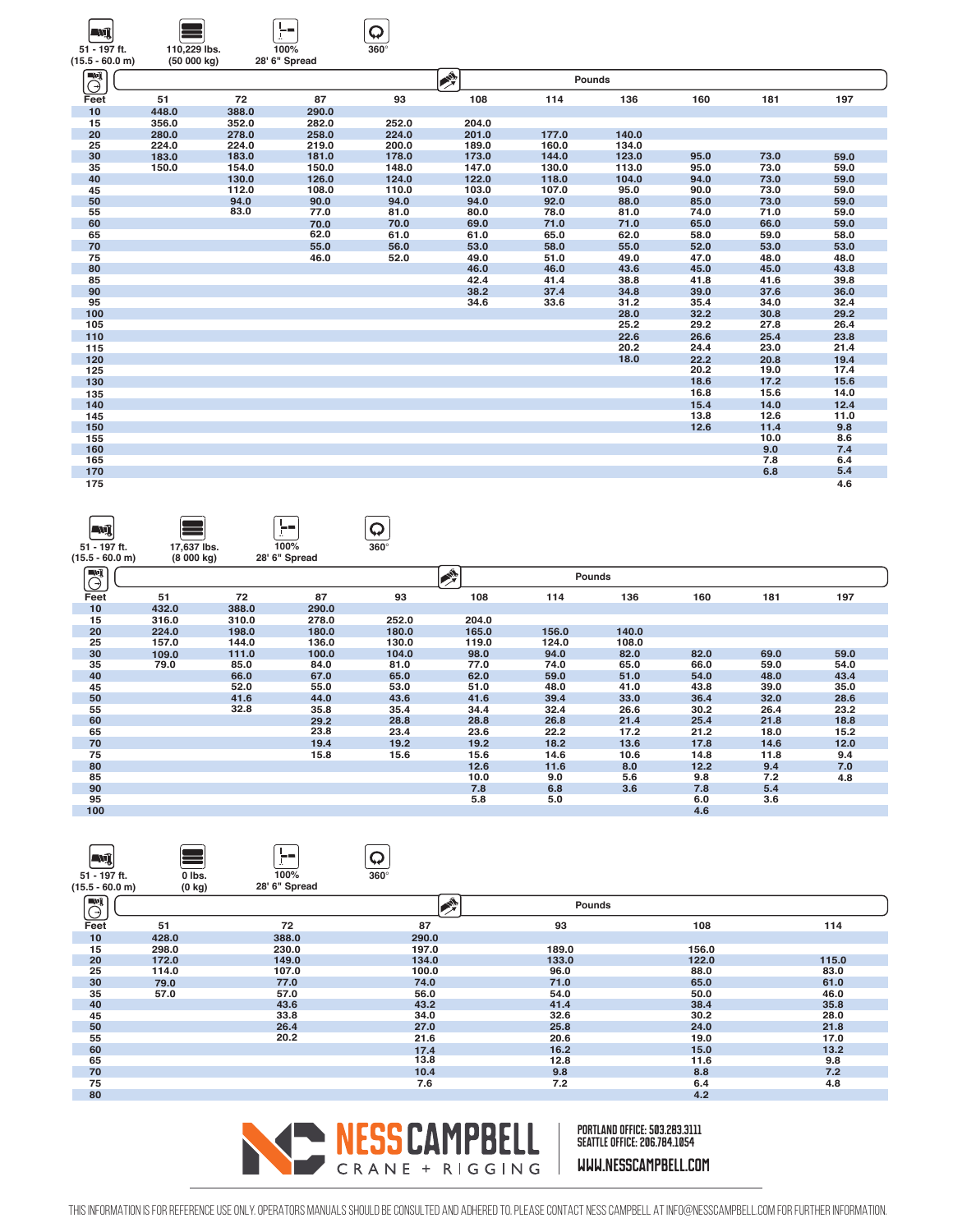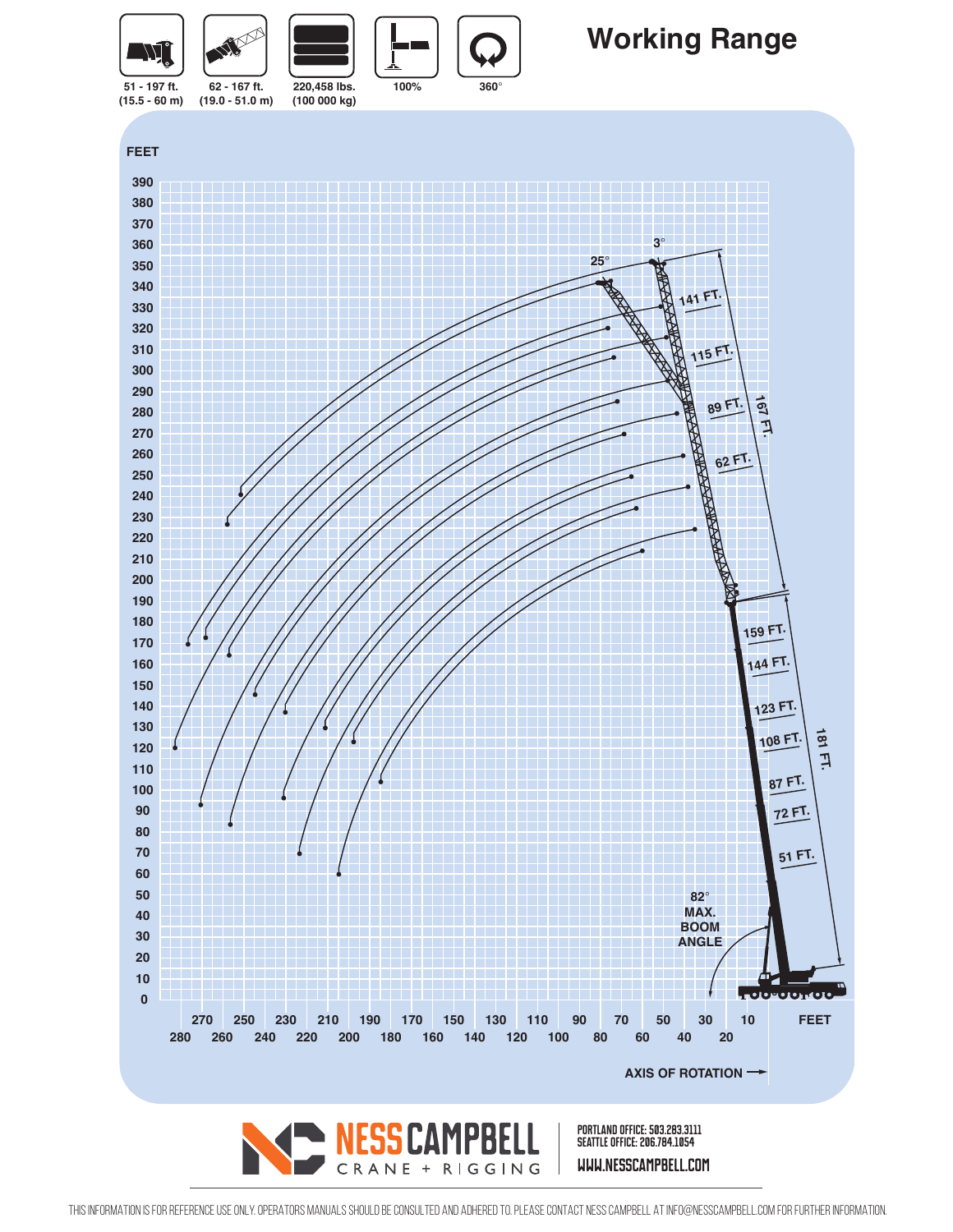| LNÍ                        | <b>ANTES</b>      |              |              |               | Q             |              |               |              |               |              |
|----------------------------|-------------------|--------------|--------------|---------------|---------------|--------------|---------------|--------------|---------------|--------------|
| 51 - 197 ft.               | 62 - 167 ft.      |              | 220,458 lbs. | 100%          | $360^\circ$   |              |               |              |               |              |
| $(15.5 - 60.0 m)$          | $(19.0 - 51.0 m)$ |              | (100000 kg)  | 28' 6" Spread |               |              |               |              |               |              |
| $\blacksquare$<br>$\Theta$ |                   |              |              |               | <b>AND DE</b> |              | <b>Pounds</b> |              |               |              |
|                            |                   | 62 FT        |              | 89 FT         |               | 115 FT       | 141 FT        |              | <b>167 FT</b> |              |
| Feet                       | $3^\circ$         | $25^{\circ}$ | $3^\circ$    | $25^{\circ}$  | $3^\circ$     | $25^{\circ}$ | $3^\circ$     | $25^{\circ}$ | $3^\circ$     | $25^{\circ}$ |
| 50                         | 21.8              |              |              |               |               |              |               |              |               |              |
| 55                         | 21.8              |              |              |               |               |              |               |              |               |              |
| 60                         | 21.8              | 21.2         | 15.8         |               |               |              |               |              |               |              |
| 65                         | 21.8              | 21.2         | 15.8         |               |               |              |               |              |               |              |
| 70<br>75                   | 21.8<br>21.8      | 21.2<br>21.2 | 15.8<br>15.8 |               | 11.0<br>11.0  |              |               |              |               |              |
| 80                         | 21.8              | 21.2         | 15.8         | 15.8          |               |              | 9.2           |              |               |              |
| 85                         | 21.8              | 21.2         | 15.8         | 15.8          | 11.0<br>11.0  |              | 9.2           |              |               |              |
| 90                         | 21.8              | 21.2         | 15.8         | 15.8          | 11.0          |              | 9.2           |              | 6.0           |              |
| 95                         | 21.8              | 21.2         | 15.8         | 15.8          | 11.0          |              | 9.2           |              | 6.0           |              |
| 100                        | 21.2              | 20.8         | 15.8         | 15.8          | 11.0          | 11.0         | 9.2           |              | 6.0           |              |
| 105                        | 20.2              | 20.0         | 15.8         | 15.8          | 11.0          | 11.0         | 9.2           |              | 6.0           |              |
| 110                        | 19.4              | 19.2         | 15.8         | 15.6          | 11.0          | 11.0         | 9.2           |              | 6.0           |              |
| 115                        | 18.6              | 18.4         | 15.8         | 15.2          | 11.0          | 11.0         | 9.2           | 9.2          | 6.0           |              |
| 120                        | 17.8              | 17.8         | 15.4         | 14.8          | 11.0          | 11.0         | 9.2           | 9.2          | 6.0           | 5.6          |
| 125                        | 17.0              | 17.0         | 14.6         | 14.4          | 11.0          | 11.0         | 9.2           | 9.2          | 6.0           | 5.6          |
| 130                        | 16.4              | 16.2         | 14.0         | 14.0          | 11.0          | 10.8         | 9.2           | 9.0          | 6.0           | 5.6          |
| 135                        | 15.6              | 15.6         | 13.4         | 13.4          | 10.8          | 10.6         | 9.0           | 8.8          | 6.0           | 5.6          |
| 140                        | 15.0              | 15.0         | 13.0         | 13.0          | 10.6          | 10.2         | 8.6           | 8.6          | 6.0           | 5.6          |
| 145                        | 14.4              | 14.4         | 12.4         | 12.4          | 10.2          | 10.0         | 8.4           | 8.2          | 6.0           | 5.6          |
| 150                        | 13.8              | 13.8         | 11.8         | 12.0          | 10.0          | 9.8          | 8.2           | 8.0          | 5.8           | 5.6          |
| 155                        | 13.2              | 13.4         | 11.4         | 11.4          | 9.6           | 9.4          | 7.8           | 7.8          | 5.6           | 5.6          |
| 160                        | 12.8              | 12.8         | 10.8         | 11.0          | 9.2           | 9.2          | 7.6           | 7.4          | 5.4           | 5.6          |
| 165                        | 12.2              | 12.2         | 10.4         | 10.4          | 8.8           | 8.8          | 7.2           | 7.2          | 5.2           | 5.4          |
| 170<br>175                 | 11.8              | 11.8         | 10.0         | 10.0          | 8.4           | 8.6          | 7.0           | 7.0          | 5.0           | 5.2          |
| 180                        | 11.2<br>10.8      | 11.4<br>11.0 | 9.6<br>9.2   | 9.6<br>9.2    | 8.0<br>7.6    | 8.2<br>7.8   | 6.6<br>6.2    | 6.6<br>6.4   | 4.8<br>4.6    | 5.0<br>4.8   |
| 185                        | 10.4              | 10.4         | 8.8          | 8.8           | 7.2           | 7.6          | 6.0           | 6.2          | 4.4           | 4.6          |
| 190                        | 10.0              | 10.0         | 8.4          | 8.4           | 7.0           | 7.2          | 5.6           | 5.8          | 4.2           | 4.4          |
| 195                        | 9.6               | 9.6          | 8.0          | 8.0           | 6.6           | 6.8          | 5.2           | 5.6          | 4.0           | 4.2          |
| 200                        | 9.2               | 9.2          | 7.6          | 7.8           | 6.2           | 6.6          | 5.0           | 5.4          | 3.8           | 4.0          |
| 205                        | 8.6               | 8.8          | 7.2          | 7.4           | 6.0           | 6.2          | 4.6           | 5.0          | 3.6           | 3.8          |
| 210                        | 8.2               |              | 7.0          | 7.2           | 5.6           | 6.0          | 4.4           | 4.8          | 3.2           | 3.6          |
| 215                        | 7.8               |              | 6.6          | 6.8           | 5.4           | 5.6          | 4.2           | 4.6          | 3.0           | 3.4          |
| 220                        | 7.4               |              | 6.4          | 6.6           | 5.2           | 5.4          | 3.8           | 4.2          |               | 3.2          |
| 225                        | 7.0               |              | 6.0          | 6.2           | 4.8           | 5.0          | 3.6           | 4.0          |               | 3.0          |
| 230                        | 6.2               |              | 5.8          | 6.0           | 4.6           | 4.8          | 3.4           | 3.6          |               |              |
| 235                        | 5.4               |              | 5.4          | 5.6           | 4.4           | 4.6          | 3.2           | 3.4          |               |              |
| 240                        |                   |              | 5.2          |               | 4.0           | 4.4          | 3.0           | 3.2          |               |              |
| 245                        |                   |              | 5.0          |               | 3.8           | 4.0          | 2.8           | 3.0          |               |              |
| 250                        |                   |              | 4.2<br>3.6   |               | 3.6<br>3.4    | 3.8<br>3.6   |               | 2.8          |               |              |
| 255<br>260                 |                   |              |              |               | 3.2           |              |               |              |               |              |
|                            |                   |              |              |               |               |              |               |              |               |              |

| $\blacksquare$    | <b>SIVE OF</b>    |            |              | Ţ.            | Q                  |            |                                                                      |              |           |               |
|-------------------|-------------------|------------|--------------|---------------|--------------------|------------|----------------------------------------------------------------------|--------------|-----------|---------------|
| 51 - 197 ft.      | 62 - 167 ft.      |            | 110,229 lbs. | 100%          | $360^\circ$        |            |                                                                      |              |           |               |
| $(15.5 - 60.0 m)$ | $(19.0 - 51.0 m)$ |            | (50000 kg)   | 28' 6" Spread |                    |            |                                                                      |              |           |               |
| EW<br>Ğ           |                   |            |              |               | <b>ANY ROAD</b>    |            | Pounds                                                               |              |           |               |
|                   | 62 FT             |            |              | 89 FT         | <b>115 FT</b>      |            | <b>141 FT</b>                                                        |              |           | <b>167 FT</b> |
| Feet              | $3^\circ$         | $25^\circ$ | $3^\circ$    | $25^{\circ}$  | $3^\circ$          | $25^\circ$ | $3^\circ$                                                            | $25^{\circ}$ | $3^\circ$ | $25^{\circ}$  |
| 50                | 21.8              |            |              |               |                    |            |                                                                      |              |           |               |
| 55                | 21.8              |            |              |               |                    |            |                                                                      |              |           |               |
| 60                | 21.8              | 21.2       | 15.8         |               |                    |            |                                                                      |              |           |               |
| 65                | 21.8              | 21.2       | 15.8         |               |                    |            |                                                                      |              |           |               |
| 70                | 21.8              | 21.2       | 15.8         |               | 11.0               |            |                                                                      |              |           |               |
| 75                | 21.8              | 21.2       | 15.8         |               | 11.0               |            |                                                                      |              |           |               |
| 80                | 21.8              | 21.2       | 15.8         | 15.8          | 11.0               |            | 9.2                                                                  |              |           |               |
| 85                | 21.8              | 21.2       | 15.8         | 15.8          | 11.0               |            | 9.2                                                                  |              |           |               |
| 90                | 21.8              | 21.2       | 15.8         | 15.8          | 11.0               |            | 9.2                                                                  |              | 6.0       |               |
| 95                | 21.8              | 21.2       | 15.8         | 15.8          | 11.0               |            | 9.2                                                                  |              | 6.0       |               |
| 100               | 21.2              | 20.8       | 15.8         | 15.8          | 11.0               | 11.0       | 9.2                                                                  |              | 6.0       |               |
| 105               | 20.2              | 20.0       | 15.8         | 15.8          | 11.0               | 11.0       | 9.2                                                                  |              | 6.0       |               |
| 110               | 19.4              | 19.2       | 15.8         | 15.6          | 11.0               | 11.0       | 9.2                                                                  |              | 6.0       |               |
| 115               | 18.6              | 18.4       | 15.8         | 15.2          | 11.0               | 11.0       | 9.2                                                                  | 9.2          | 6.0       |               |
| 120               | 17.2              | 17.8       | 15.4         | 14.8          | 11.0               | 11.0       | 9.2                                                                  | 9.2          | 6.0       | 5.6           |
| 125               | 15.4              | 16.4       | 14.6         | 14.4          | 11.0               | 11.0       | 9.2                                                                  | 9.2          | 6.0       | 5.6           |
| 130               | 13.6              | 14.6       | 14.0         | 14.0          | 11.0               | 10.8       | 9.2                                                                  | 9.0          | 6.0       | 5.6           |
| 135               | 12.0              | 13.0       | 12.8         | 13.4          | 10.8               | 10.6       | 9.0                                                                  | 8.8          | 6.0       | 5.6           |
| 140               | 10.6              | 11.4       | 11.4         | 13.0          | 10.6               | 10.2       | 8.6                                                                  | 8.6          | 6.0       | 5.6           |
| 145               | 9.2               | 10.0       | 10.0         | 12.2          | 10.2               | 10.0       | 8.4                                                                  | 8.2          | 6.0       | 5.6           |
| 150               | 8.0               | 8.6        | 8.6          | 10.8          | 9.2                | 9.8        | 8.2                                                                  | 8.0          | 5.8       | 5.6           |
| 155               | 6.8               | 7.4        | 7.4          | 9.4           | 8.0                | 9.4        | 7.8                                                                  | 7.8          | 5.6       | 5.6           |
| 160               | 5.6               | 6.2        | 6.4          | 8.2           | 6.8                | 9.2        | 7.0                                                                  | 7.4          | 5.4       | 5.6           |
| 165               | 4.4               | 5.2        | 5.2          | 7.0           | 5.8                | 8.8        | 6.0                                                                  | 7.2          | 5.2       | 5.4           |
| 170               | 3.4               | 4.0        | 4.2          | 6.0           | 4.8                | 7.6        | 5.0                                                                  | 7.0          | 5.0       | 5.2           |
| 175               |                   | 3.0        | 3.4          | 5.0           | 3.8                | 6.4        | 4.0                                                                  | 6.6          | 4.2       | 5.0           |
| 180               |                   |            |              | 4.0           | 3.0                | 5.4        | 3.2                                                                  | 5.8          | 3.2       | 4.8           |
| 185               |                   |            |              | 3.0           |                    | 4.6        |                                                                      | 4.8          |           | 4.6           |
| 190               |                   |            |              |               |                    | 3.6        |                                                                      | 4.0          |           | 4.2           |
| 195               |                   |            |              |               |                    | 2.6        |                                                                      | 3.0          |           | 3.2           |
|                   |                   |            |              |               | <b>FSS CAMPREL</b> |            | PORTLAND OFFICE: 503.283.3111<br><b>SEATTLE OFFICE: 206.784.1054</b> |              |           |               |

**www.nesscampbell.com**

This information is for reference use only. operators manuals should be consulted and adhered to. please contact ness campbell at info@nesscampbell.com for further information.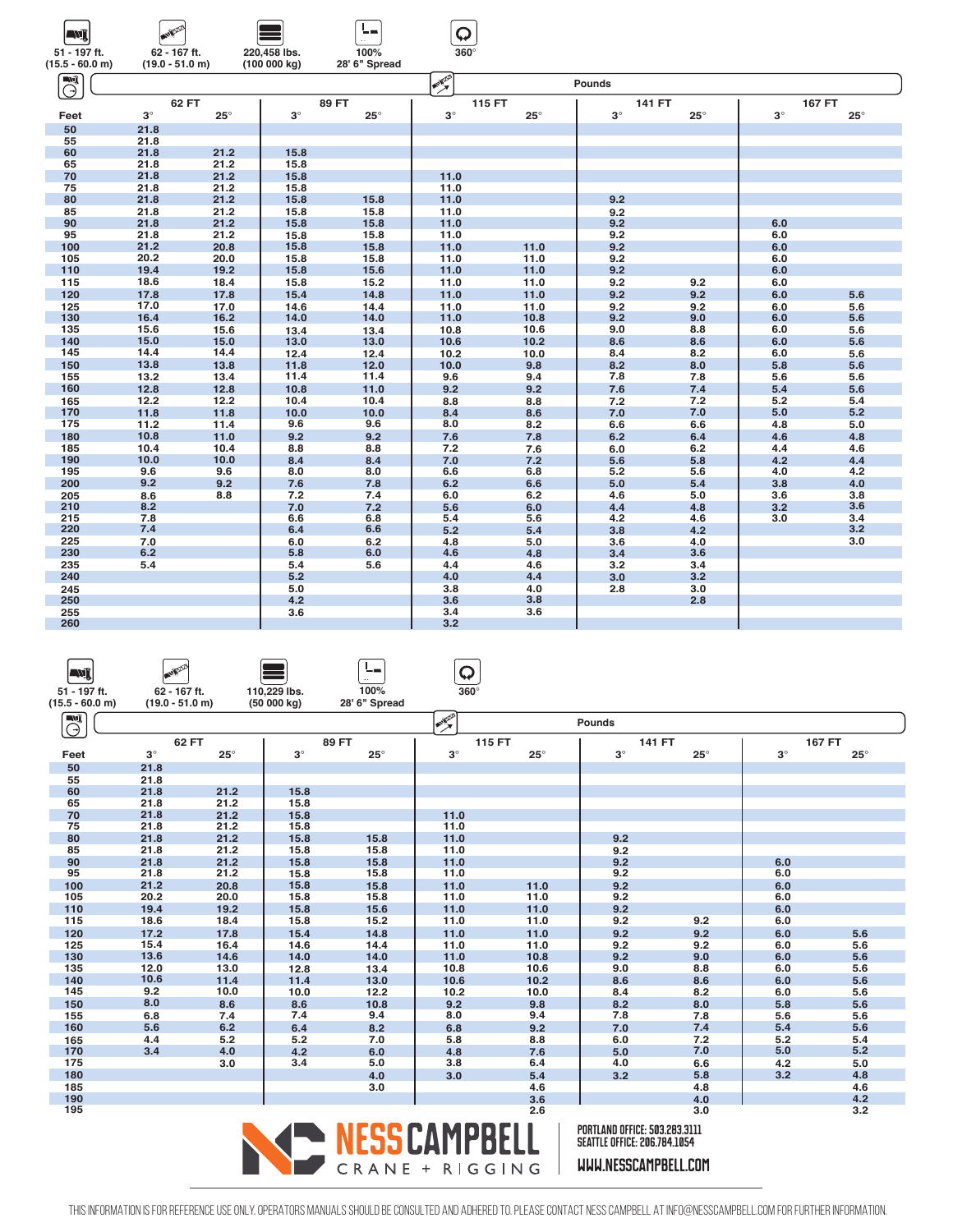

## **Working Range**



CRANE + RIGGING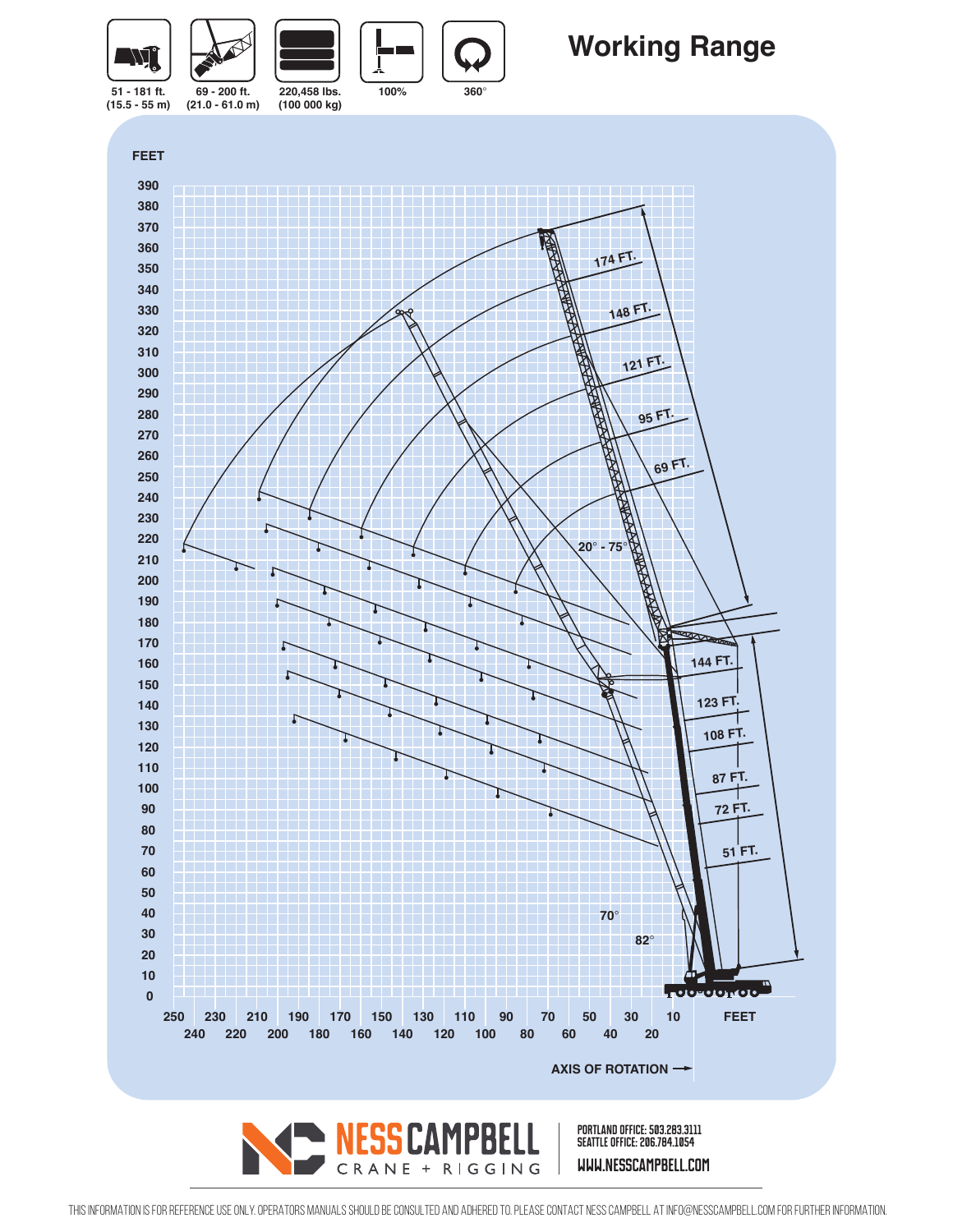

| <b>Avit</b>            | <b>AND</b> |              | ie en         |                     |        |      |      |      |
|------------------------|------------|--------------|---------------|---------------------|--------|------|------|------|
| 51 - 181 ft.           | 95 ft.     | 220,458 lbs. | 100%          | $360^\circ$         |        |      |      |      |
| $(15.5 - 55.0 m)$      | (37.0 m)   | (100 000 kg) | 28' 6" Spread |                     |        |      |      |      |
| <b>ENG</b><br>$\Theta$ |            |              |               | ko                  | Pounds |      |      |      |
|                        |            |              |               | 70° MAIN BOOM ANGLE |        |      |      |      |
| Feet                   | 51         | 72           | 87            | 108                 | 123    | 144  | 160  | 181  |
| 65                     | 78.0       |              |               |                     |        |      |      |      |
| 70                     | 78.0       |              |               |                     |        |      |      |      |
| 75                     | 75.0       |              |               |                     |        |      |      |      |
| 80                     | 69.0       | 67.0         |               |                     |        |      |      |      |
| 85                     | 62.0       | 67.0         | 60.0          |                     |        |      |      |      |
| 90                     | 55.0       | 63.0         | 57.0          |                     |        |      |      |      |
| 95                     | 49.0       | 60.0         | 55.0          |                     |        |      |      |      |
| 100                    | 43.4       | 56.0         | 52.0          | 39.6                |        |      |      |      |
| 105                    | 37.6       | 51.0         | 51.0          | 38.0                | 30.4   |      |      |      |
| 110                    |            | 45.0         | 48.0          | 36.4                | 29.2   |      |      |      |
| 115                    |            |              | 46.0          | 35.0                | 28.0   |      |      |      |
| 120                    |            |              |               | 33.8                | 27.0   | 21.6 |      |      |
| 125                    |            |              |               | 32.8                | 26.2   | 20.6 | 17.0 |      |
| 130                    |            |              |               |                     | 25.4   | 20.0 | 16.2 |      |
| 135                    |            |              |               |                     |        | 19.4 | 15.6 |      |
| 140                    |            |              |               |                     |        |      | 15.0 | 12.0 |
| 145                    |            |              |               |                     |        |      | 14.4 | 11.4 |
| 150                    |            |              |               |                     |        |      |      | 11.0 |

| -71.<br>51 - 181 ft.<br>$(15.5 - 55.0 m)$ | <b>AND</b><br>121 ft.<br>(37.0 m) | 220,458 lbs.<br>(100 000 kg) | bн.<br>100%<br>28' 6" Spread | Q<br>$360^\circ$    |               |      |      |     |
|-------------------------------------------|-----------------------------------|------------------------------|------------------------------|---------------------|---------------|------|------|-----|
| <b>AVI</b>                                |                                   |                              |                              |                     |               |      |      |     |
| $\ominus$                                 |                                   |                              |                              | M                   | <b>Pounds</b> |      |      |     |
|                                           |                                   |                              |                              | 70° MAIN BOOM ANGLE |               |      |      |     |
| Feet                                      | 51                                | 72                           | 87                           | 108                 | 123           | 144  | 160  | 181 |
| 80                                        | 56.0                              |                              |                              |                     |               |      |      |     |
| 85                                        | 56.0                              |                              |                              |                     |               |      |      |     |
| 90                                        | 55.0                              |                              |                              |                     |               |      |      |     |
| 95                                        | 53.0                              | 49.0                         |                              |                     |               |      |      |     |
| 100                                       | 50.0                              | 49.0                         | 44.0                         |                     |               |      |      |     |
| 105                                       | 46.0                              | 49.0                         | 44.0                         |                     |               |      |      |     |
| 110                                       | 42.2                              | 49.0                         | 44.0                         |                     |               |      |      |     |
| 115                                       | 38.4                              | 46.0                         | 43.6                         | 33.4                |               |      |      |     |
| 120                                       | 34.8                              | 42.4                         | 42.4                         | 32.0                | 25.6          |      |      |     |
| 125                                       | 31.0                              | 39.0                         | 40.8                         | 30.8                | 24.8          | 19.4 |      |     |
| 130                                       | 27.4                              | 35.2                         | 39.0                         | 29.8                | 23.8          | 18.6 |      |     |
| 135                                       |                                   | 31.2                         | 36.6                         | 28.6                | 23.0          | 17.6 |      |     |
| 140                                       |                                   |                              | 33.8                         | 27.6                | 22.2          | 16.8 | 13.4 |     |
| 145                                       |                                   |                              | 30.2                         | 26.8                | 21.2          | 16.2 | 13.0 |     |
| 150                                       |                                   |                              |                              | 26.0                | 20.6          | 15.8 | 12.4 | 9.4 |
| 155                                       |                                   |                              |                              |                     | 20.0          | 15.2 | 12.0 | 9.0 |
| 160                                       |                                   |                              |                              |                     |               | 14.8 | 11.4 | 8.6 |
| 165                                       |                                   |                              |                              |                     |               | 14.2 | 11.0 | 8.4 |
| 170                                       |                                   |                              |                              |                     |               |      | 10.6 | 8.0 |
| 175                                       |                                   |                              |                              |                     |               |      |      | 7.6 |

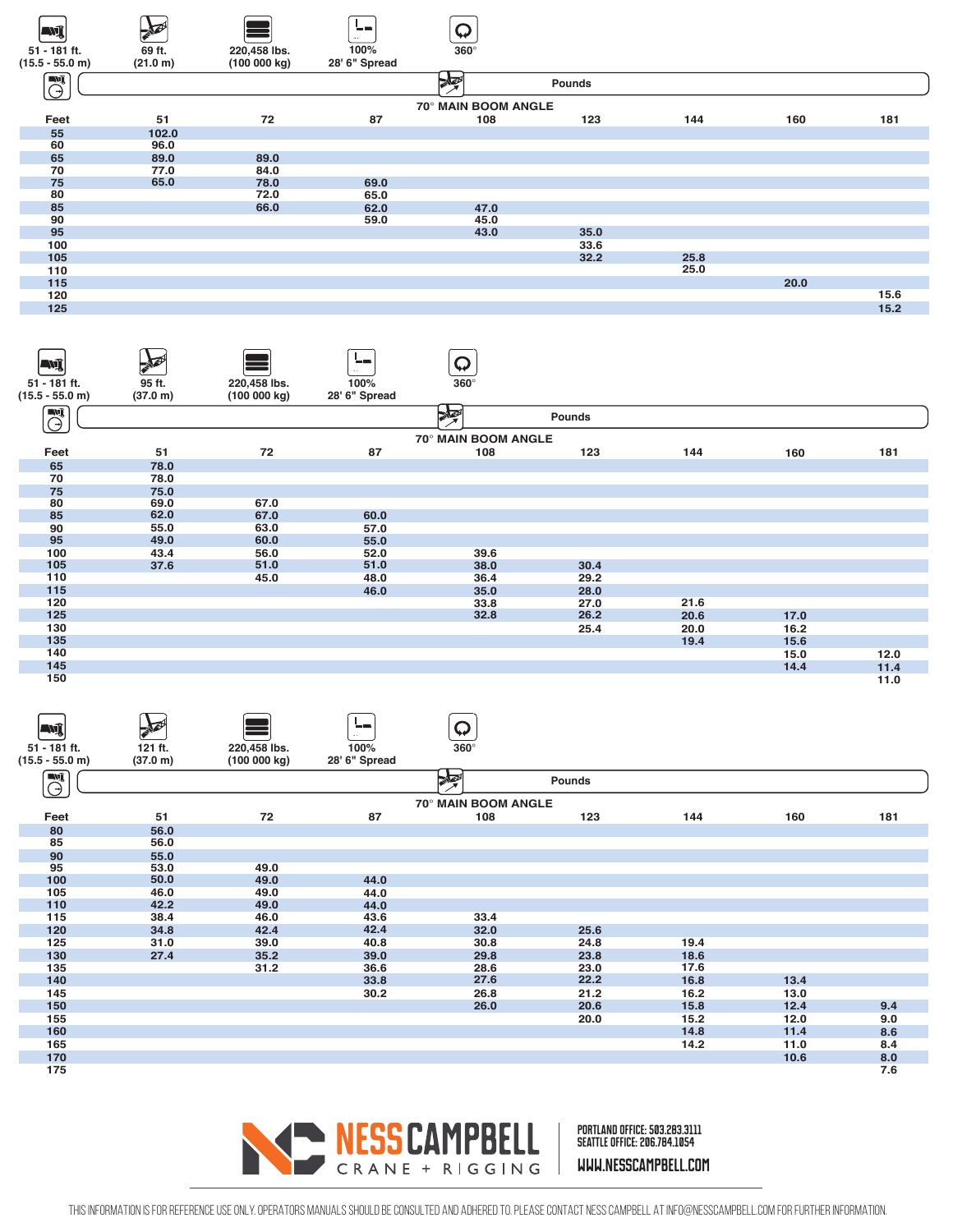| WÎ                | <b>AND</b> |              | L.            | Q                   |        |      |      |     |
|-------------------|------------|--------------|---------------|---------------------|--------|------|------|-----|
| 51 - 181 ft.      | 148 ft.    | 220,458 lbs. | 100%          | $360^\circ$         |        |      |      |     |
| $(15.5 - 55.0 m)$ | (45.0 m)   | (100 000 kg) | 28' 6" Spread |                     |        |      |      |     |
| <b>EWI</b><br>Θ   |            |              |               | ≫ৰ                  | Pounds |      |      |     |
|                   |            |              |               | 70° MAIN BOOM ANGLE |        |      |      |     |
| Feet              | 51         | 72           | 87            | 108                 | 123    | 144  | 160  | 181 |
| 95                | 40.2       |              |               |                     |        |      |      |     |
| 100               | 39.8       |              |               |                     |        |      |      |     |
| 105               | 39.6       | 35.8         |               |                     |        |      |      |     |
| 110               | 39.4       | 35.6         |               |                     |        |      |      |     |
| 115               | 38.4       | 35.4         | 32.2          |                     |        |      |      |     |
| 120               | 37.0       | 35.2         | 32.2          |                     |        |      |      |     |
| 125               | 35.4       | 35.0         | 32.2          | 27.2                |        |      |      |     |
| 130               | 32.8       | 34.8         | 32.0          | 27.0                |        |      |      |     |
| 135               | 30.2       | 34.6         | 32.0          | 26.6                | 21.6   |      |      |     |
| 140               | 27.8       | 33.2         | 31.8          | 26.2                | 20.8   |      |      |     |
| 145               | 25.4       | 30.8         | 31.8          | 25.4                | 20.0   | 15.0 |      |     |
| 150               | 23.2       | 28.2         | 31.6          | 24.6                | 19.2   | 14.4 |      |     |
| 155               | 21.0       | 26.0         | 29.8          | 24.0                | 18.4   | 13.8 |      |     |
| 160               |            | 23.8         | 27.6          | 23.2                | 17.8   | 13.2 | 10.2 |     |
| 165               |            | 21.4         | 25.4          | 22.4                | 17.2   | 12.6 | 9.6  |     |
| 170               |            |              | 23.2          | 21.8                | 16.6   | 12.2 | 9.2  | 6.6 |
| 175               |            |              |               | 21.2                | 16.0   | 11.8 | 8.8  | 6.4 |
| 180               |            |              |               |                     | 15.6   | 11.4 | 8.4  | 6.0 |
| 185               |            |              |               |                     |        | 11.0 | 8.0  | 5.6 |
| 190               |            |              |               |                     |        | 10.6 | 7.8  | 5.4 |
| 195               |            |              |               |                     |        |      | 7.6  | 5.2 |
| 200               |            |              |               |                     |        |      |      | 4.8 |

| $\blacksquare$         | $\rightarrow$ |              | ben.          | Q                   |        |      |     |
|------------------------|---------------|--------------|---------------|---------------------|--------|------|-----|
| 51 - 160 ft.           | 174 ft.       | 220,458 lbs. | 100%          | $360^\circ$         |        |      |     |
| $(15.5 - 48.8$ m)      | (53.0 m)      | (100 000 kg) | 28' 6" Spread |                     |        |      |     |
| <b>EWK</b><br><u>0</u> |               |              |               | k⊌                  | Pounds |      |     |
|                        |               |              |               | 70° MAIN BOOM ANGLE |        |      |     |
| Feet                   | 51            | 72           | 87            | 108                 | 123    | 144  | 160 |
| 105                    | 28.8          |              |               |                     |        |      |     |
| 110                    | 28.6          |              |               |                     |        |      |     |
| 115                    | 28.4          |              |               |                     |        |      |     |
| 120                    | 28.0          | 25.2         |               |                     |        |      |     |
| 125                    | 27.6          | 25.2         | 23.0          |                     |        |      |     |
| 130                    | 27.0          | 24.8         | 22.8          |                     |        |      |     |
| 135                    | 26.2          | 24.6         | 22.8          |                     |        |      |     |
| 140                    | 25.4          | 24.6         | 22.6          | 19.2                |        |      |     |
| 145                    | 24.4          | 24.4         | 22.4          | 19.2                | 16.6   |      |     |
| 150                    | 24.0          | 24.0         | 22.2          | 19.0                | 16.6   |      |     |
| 155                    | 23.2          | 23.8         | 22.2          | 19.0                | 16.6   |      |     |
| 160                    | 22.2          | 23.4         | 22.2          | 19.0                | 16.4   | 11.6 |     |
| 165                    | 20.6          | 22.8         | 22.0          | 19.0                | 16.0   | 11.4 |     |
| 170                    | 19.0          | 22.4         | 21.8          | 18.8                | 15.4   | 11.2 | 7.8 |
| 175                    | 17.2          | 20.8         | 21.6          | 18.8                | 15.0   | 10.8 | 7.4 |
| 180                    | 15.6          | 19.2         | 21.0          | 18.6                | 14.4   | 10.4 | 7.0 |
| 185                    |               | 17.6         | 19.8          | 18.2                | 14.0   | 10.0 | 6.8 |
| 190                    |               | 16.0         | 18.6          | 18.0                | 13.4   | 9.6  | 6.4 |
| 195                    |               |              | 17.2          | 17.8                | 13.2   | 9.2  | 6.0 |
| 200                    |               |              |               | 17.4                | 12.8   | 8.8  | 5.8 |
| 205                    |               |              |               |                     | 12.4   | 8.4  | 5.4 |
| 210                    |               |              |               |                     | 12.2   | 8.2  | 5.2 |
| 215                    |               |              |               |                     |        |      | 5.0 |
|                        |               |              |               |                     |        |      |     |

 $\epsilon$ 

 $\sqrt{ }$ 

Ċ

 $\sigma$  $\overline{\phantom{0}}$ 



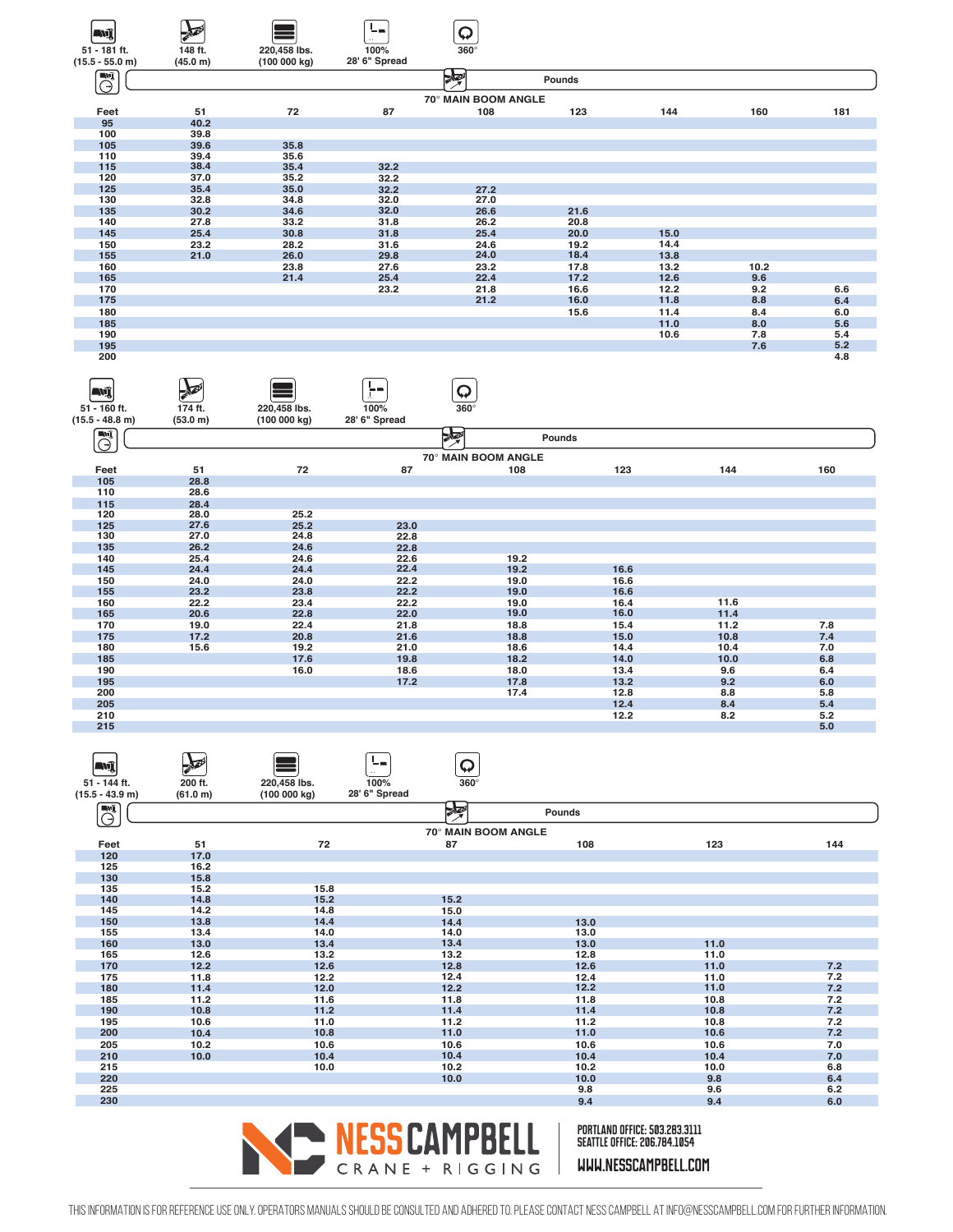

| <b>ANT</b>                    | <b>North Company</b> |              | in m          | $\boldsymbol{\mathsf{Q}}$ |        |      |      |      |
|-------------------------------|----------------------|--------------|---------------|---------------------------|--------|------|------|------|
| 51 - 181 ft.                  | 95 ft.               | 220,458 lbs. | 100%          | $360^\circ$               |        |      |      |      |
| $(15.5 - 55.0 m)$             | (29.0 m)             | (100 000 kg) | 28' 6" Spread |                           |        |      |      |      |
| $\blacksquare$<br>$\varTheta$ |                      |              |               | ৮⊠                        | Pounds |      |      |      |
|                               |                      |              |               | 82° MAIN BOOM ANGLE       |        |      |      |      |
| Feet                          | 51                   | 72           | 87            | 108                       | 123    | 144  | 160  | 181  |
| 40                            | 84.0                 | 72.0         |               |                           |        |      |      |      |
| 45                            | 84.0                 | 72.0         | 64.0          |                           |        |      |      |      |
| 50                            | 84.0                 | 72.0         | 64.0          |                           |        |      |      |      |
| 55                            | 82.0                 | 72.0         | 64.0          | 53.0                      | 44.0   |      |      |      |
| 60                            | 77.0                 | 71.0         | 64.0          | 53.0                      | 44.0   | 33.2 |      |      |
| 65                            | 67.0                 | 71.0         | 64.0          | 53.0                      | 44.0   | 33.2 | 25.8 |      |
| 70                            | 60.0                 | 66.0         | 64.0          | 53.0                      | 44.0   | 33.2 | 25.8 |      |
| 75                            | 54.0                 | 61.0         | 62.0          | 53.0                      | 44.0   | 33.2 | 25.8 | 17.8 |
| 80                            | 47.0                 | 55.0         | 57.0          | 53.0                      | 44.0   | 33.2 | 25.8 | 17.8 |
| 85                            | 41.4                 | 49.0         | 53.0          | 53.0                      | 43.8   | 33.2 | 25.8 | 17.8 |
| 90                            | 35.4                 | 42.6         | 47.0          | 50.0                      | 43.6   | 33.2 | 25.8 | 17.8 |
| 95                            |                      |              | 41.0          | 47.0                      | 42.4   | 33.2 | 25.8 | 17.8 |
| 100                           |                      |              |               |                           | 41.0   | 33.0 | 25.8 | 17.8 |
| 105                           |                      |              |               |                           | 39.2   | 32.6 | 25.8 | 17.8 |
| 110                           |                      |              |               |                           |        |      | 25.8 | 17.8 |

| <b>AVI</b> |                            | <b>CONTROL</b> |              | ⋤╼            | Q                   |        |      |      |      |
|------------|----------------------------|----------------|--------------|---------------|---------------------|--------|------|------|------|
|            | 51 - 181 ft.               | 121 ft.        | 220,458 lbs. | 100%          | $360^\circ$         |        |      |      |      |
|            | $(15.5 - 55.0 m)$          | (37.0 m)       | (100 000 kg) | 28' 6" Spread |                     |        |      |      |      |
|            | $\blacksquare$<br>$\Theta$ |                |              |               | ৯⊅                  | Pounds |      |      |      |
|            |                            |                |              |               | 82° MAIN BOOM ANGLE |        |      |      |      |
|            | Feet                       | 51             | 72           | 87            | 108                 | 123    | 144  | 160  | 181  |
|            | 45                         | 60.0           |              |               |                     |        |      |      |      |
|            | 50                         | 59.0           |              |               |                     |        |      |      |      |
|            | 55                         | 58.0           | 50.0         | 46.0          |                     |        |      |      |      |
|            | 60                         | 58.0           | 50.0         | 46.0          | 38.2                | 33.0   |      |      |      |
|            | 65                         | 58.0           | 50.0         | 45.0          | 38.2                | 33.0   | 24.4 |      |      |
|            | 70                         | 57.0           | 50.0         | 45.0          | 38.0                | 33.0   | 24.4 |      |      |
|            | 75                         | 55.0           | 50.0         | 45.0          | 38.0                | 33.0   | 24.4 | 18.8 |      |
|            | 80                         | 53.0           | 49.0         | 45.0          | 38.0                | 33.0   | 24.4 | 18.8 | 12.6 |
|            | 85                         | 49.0           | 49.0         | 45.0          | 38.0                | 32.8   | 24.4 | 18.8 | 12.6 |
|            | 90                         | 44.0           | 48.0         | 45.0          | 38.0                | 32.8   | 24.4 | 18.8 | 12.6 |
|            | 95                         | 40.2           | 45.0         | 44.0          | 37.8                | 32.8   | 24.4 | 18.8 | 12.6 |
|            | 100                        | 36.4           | 40.8         | 42.8          | 37.6                | 32.8   | 24.4 | 18.8 | 12.6 |
|            | 105                        | 32.6           | 36.8         | 41.2          | 37.6                | 32.8   | 24.4 | 18.8 | 12.6 |
|            | 110                        | 29.0           | 33.0         | 37.2          | 35.8                | 32.8   | 24.4 | 18.8 | 12.6 |
|            | 115                        | 25.6           | 29.0         | 33.2          | 34.0                | 32.8   | 24.4 | 18.8 | 12.6 |
|            | 120                        |                |              | 29.0          | 32.2                | 32.4   | 24.4 | 18.8 | 12.6 |
|            | 125                        |                |              | 24.8          | 30.6                | 31.0   | 24.4 | 18.8 | 12.6 |
|            | 130                        |                |              |               |                     | 29.4   | 24.4 | 18.8 | 12.6 |
|            | 135                        |                |              |               |                     |        |      | 18.8 | 12.6 |
|            |                            |                |              |               |                     |        |      |      |      |

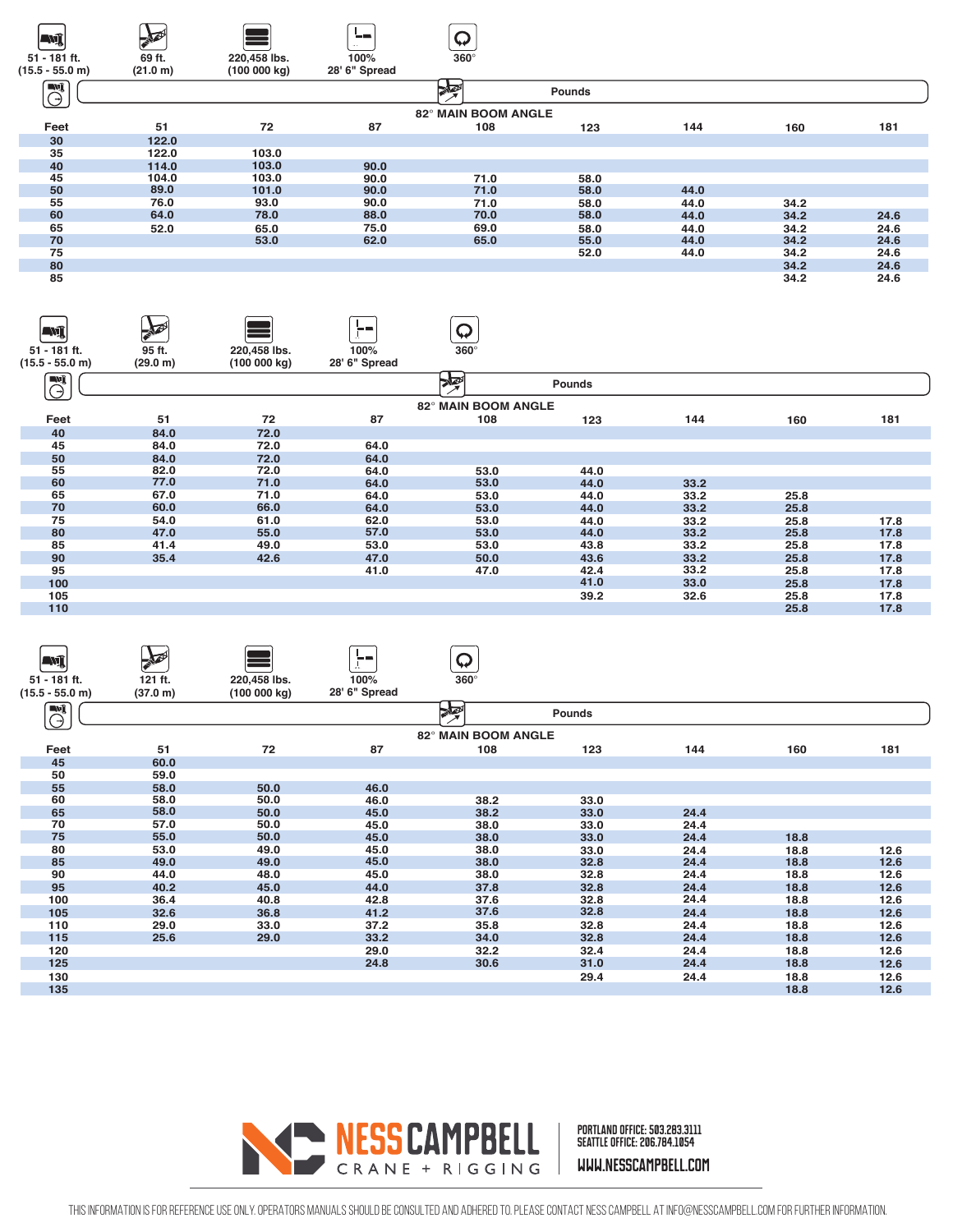| l Zij              | <b>Note</b> |              | <u>— —</u>    |                     |        |      |      |     |
|--------------------|-------------|--------------|---------------|---------------------|--------|------|------|-----|
| 51 - 181 ft.       | 148 ft.     | 220,458 lbs. | 100%          | $360^\circ$         |        |      |      |     |
| $(15.5 - 55.0)$ m) | (45.0 m)    | (100 000 kg) | 28' 6" Spread |                     |        |      |      |     |
| EW<br>$\ominus$    |             |              |               | ≽তা                 | Pounds |      |      |     |
|                    |             |              |               | 82° MAIN BOOM ANGLE |        |      |      |     |
| Feet               | 51          | 72           | 87            | 108                 | 123    | 144  | 160  | 181 |
| 55                 | 40.2        |              |               |                     |        |      |      |     |
| 60                 | 41.8        | 36.6         | 33.2          |                     |        |      |      |     |
| 65                 | 41.4        | 36.4         | 33.0          | 27.6                |        |      |      |     |
| 70                 | 41.2        | 36.4         | 33.0          | 27.6                |        |      |      |     |
| 75                 | 41.2        | 36.2         | 33.0          | 27.6                | 23.8   |      |      |     |
| 80                 | 41.0        | 36.2         | 32.8          | 27.6                | 23.8   | 17.4 | 12.8 |     |
| 85                 | 40.6        | 36.0         | 32.6          | 27.4                | 23.8   | 17.4 | 12.8 | 7.8 |
| 90                 | 40.4        | 35.8         | 32.6          | 27.4                | 23.8   | 17.4 | 12.8 | 7.8 |
| 95                 | 39.4        | 35.6         | 32.6          | 27.4                | 23.8   | 17.4 | 12.8 | 7.8 |
| 100                | 37.8        | 35.2         | 32.4          | 27.2                | 23.6   | 17.4 | 12.8 | 7.8 |
| 105                | 36.4        | 34.6         | 32.2          | 27.2                | 23.6   | 17.4 | 12.8 | 7.8 |
| 110                | 33.6        | 33.8         | 32.2          | 27.2                | 23.6   | 17.4 | 12.8 | 7.8 |
| 115                | 31.0        | 33.0         | 32.0          | 27.2                | 23.6   | 17.4 | 12.8 | 7.8 |
| 120                | 28.4        | 31.6         | 32.0          | 27.0                | 23.6   | 17.4 | 12.8 | 7.8 |
| 125                | 25.8        | 29.0         | 31.6          | 26.8                | 23.4   | 17.4 | 12.8 | 7.8 |
| 130                | 23.6        | 26.4         | 29.2          | 26.0                | 23.4   | 17.2 | 12.8 | 7.8 |
| 135                | 21.2        | 23.8         | 26.8          | 25.2                | 23.2   | 17.2 | 12.8 | 7.8 |
| 140                |             | 21.4         | 24.6          | 24.2                | 22.8   | 17.2 | 12.8 | 7.8 |
| 145                |             | 19.0         | 22.0          | 23.2                | 22.4   | 17.2 | 12.8 | 7.8 |
| 150                |             |              | 19.0          | 22.4                | 22.0   | 17.2 | 12.8 | 7.8 |
| 155                |             |              |               |                     | 21.6   | 17.2 | 12.8 | 7.8 |
| 160                |             |              |               |                     |        |      |      | 7.8 |
| 165                |             |              |               |                     |        |      |      | 7.8 |
|                    |             |              |               |                     |        |      |      |     |

|                   | $\frac{1}{2}$ |              | in m          | Q                     |               |      |     |
|-------------------|---------------|--------------|---------------|-----------------------|---------------|------|-----|
| UT TUUTG          | 174 ft.       | 220,458 lbs. | 100%          | $360^\circ$           |               |      |     |
| $(15.5 - 48.8 m)$ | (53.0 m)      | (100 000 kg) | 28' 6" Spread |                       |               |      |     |
| $\blacksquare$    |               |              |               |                       |               |      |     |
| ⊖                 |               |              |               | $\blacktriangleright$ | <b>Pounds</b> |      |     |
|                   |               |              |               | 82° MAIN BOOM ANGLE   |               |      |     |
| Feet              | 51            | 72           | 87            | 108                   | 123           | 144  | 160 |
| 60                | 30.2          |              |               |                       |               |      |     |
| 65                | 30.0          | 26.4         | 23.8          |                       |               |      |     |
| 70                | 29.8          | 26.4         | 23.8          |                       |               |      |     |
| 75                | 29.6          | 26.2         | 23.8          | 19.8                  |               |      |     |
| 80                | 29.4          | 26.0         | 23.6          | 19.6                  | 17.0          |      |     |
| 85                | 29.2          | 26.0         | 23.4          | 19.6                  | 17.0          | 12.2 | 8.4 |
| 90                | 29.0          | 25.8         | 23.4          | 19.6                  | 17.0          | 12.2 | 8.4 |
| 95                | 28.8          | 25.6         | 23.2          | 19.6                  | 17.0          | 12.0 | 8.4 |
| 100               | 28.6          | 25.6         | 23.0          | 19.4                  | 17.0          | 12.0 | 8.4 |
| 105               | 28.0          | 25.4         | 23.0          | 19.4                  | 16.8          | 12.0 | 8.4 |
| 110               | 27.4          | 25.2         | 23.0          | 19.4                  | 16.8          | 12.0 | 8.4 |
| 115               | 26.8          | 25.0         | 22.8          | 19.2                  | 16.8          | 12.0 | 8.4 |
| 120               | 26.2          | 24.8         | 22.6          | 19.2                  | 16.8          | 12.0 | 8.4 |
| 125               | 25.8          | 24.4         | 22.4          | 19.2                  | 16.8          | 12.0 | 8.4 |
| 130               | 25.2          | 24.2         | 22.4          | 19.0                  | 16.6          | 12.0 | 8.4 |
| 135               | 24.0          | 23.8         | 22.2          | 19.0                  | 16.6          | 12.0 | 8.4 |
| 140               | 22.4          | 23.4         | 22.0          | 19.0                  | 16.6          | 12.0 | 8.4 |
| 145               | 21.0          | 23.0         | 21.8          | 19.0                  | 16.6          | 12.0 | 8.4 |
| 150               | 19.2          | 21.2         | 21.4          | 18.8                  | 16.4          | 12.0 | 8.4 |
| 155               | 17.6          | 19.6         | 21.2          | 18.8                  | 16.4          | 12.0 | 8.4 |
| 160               | 15.8          | 17.8         | 20.2          | 18.6                  | 16.4          | 12.0 | 8.4 |
| 165               | 14.0          | 16.0         | 18.2          | 18.4                  | 16.2          | 11.8 | 8.4 |
| 170               |               | 14.2         | 16.4          | 17.4                  | 16.0          | 11.8 | 8.2 |
| 175               |               |              | 14.2          | 16.4                  | 15.8          | 11.6 | 8.2 |
| 180               |               |              |               |                       | 15.4          | 11.6 | 8.2 |
| 185               |               |              |               |                       |               |      | 8.2 |
| 190               |               |              |               |                       |               |      | 8.2 |
|                   |               |              |               |                       |               |      |     |

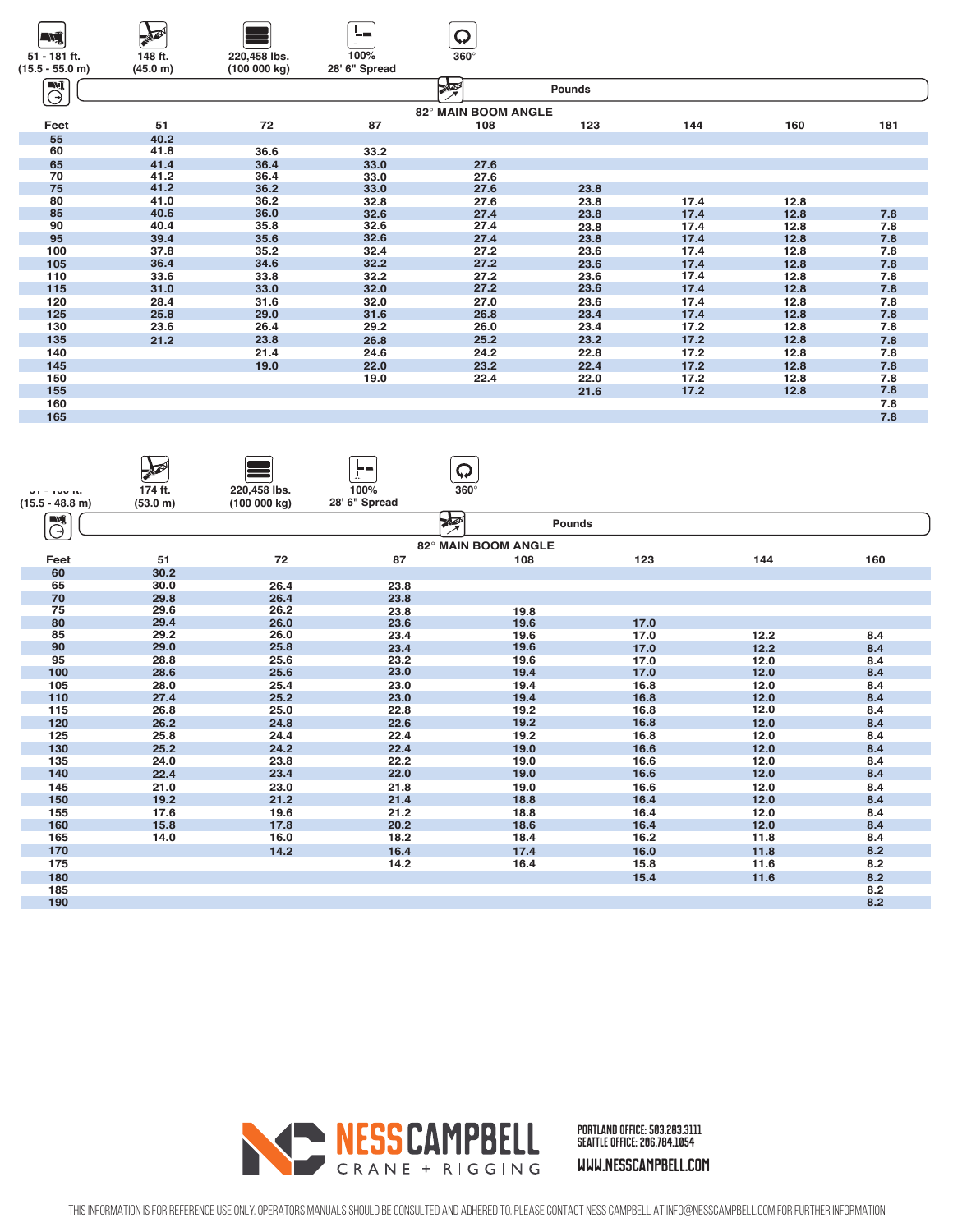| –vi               | $\mathcal{L}$ |              |               |                                        |      |     |     |
|-------------------|---------------|--------------|---------------|----------------------------------------|------|-----|-----|
| 51 - 160 ft.      | 200 ft.       | 220,458 lbs. | 100%          | $360^\circ$                            |      |     |     |
| $(15.5 - 48.8 m)$ | (61.0 m)      | (100000kg)   | 28' 6" Spread |                                        |      |     |     |
|                   |               |              |               |                                        |      |     |     |
| $\blacksquare$    |               |              |               | $\blacktriangleright$<br><b>Pounds</b> |      |     |     |
| $\ominus$         |               |              |               | 82° MAIN BOOM ANGLE                    |      |     |     |
| Feet              | 51            | 72           | 87            | 108                                    | 123  | 144 | 160 |
| 65                | 21.2          |              |               |                                        |      |     |     |
| 70                | 20.8          |              |               |                                        |      |     |     |
| 75                | 20.6          | 18.4         | 16.6          |                                        |      |     |     |
| 80                | 20.2          | 18.2         | 16.6          | 13.6                                   |      |     |     |
| 85                | 20.0          | 18.0         | 16.6          | 13.6                                   | 11.4 |     |     |
| 90                | 19.2          | 18.0         | 16.4          | 13.6                                   | 11.4 |     |     |
| 95                | 18.6          | 18.0         | 16.4          | 13.4                                   | 11.4 | 7.4 |     |
| 100               | 18.0          | 17.6         | 16.2          | 13.4                                   | 11.4 | 7.4 | 4.4 |
| 105               | 17.4          | 17.2         | 15.8          | 13.4                                   | 11.4 | 7.4 | 4.4 |
| 110               | 16.8          | 16.6         | 15.6          | 13.2                                   | 11.2 | 7.4 | 4.4 |
| 115               | 16.2          | 16.2         | 15.2          | 13.2                                   | 11.2 | 7.4 | 4.4 |
| 120               | 15.6          | 15.6         | 15.0          | 13.2                                   | 11.2 | 7.4 | 4.4 |
| 125               | 15.2          | 15.2         | 14.8          | 13.2                                   | 11.2 | 7.4 | 4.4 |
| 130               | 14.4          | 14.6         | 14.4          | 13.0                                   | 11.2 | 7.4 | 4.4 |
| 135               | 14.0          | 14.2         | 14.0          | 12.8                                   | 11.2 | 7.4 | 4.4 |
| 140               | 13.8          | 13.8         | 13.6          | 12.6                                   | 11.0 | 7.4 | 4.4 |
| 145               | 13.4          | 13.4         | 13.2          | 12.4                                   | 11.0 | 7.4 | 4.4 |
| 150               | 12.8          | 13.0         | 12.8          | 12.2                                   | 11.0 | 7.4 | 4.4 |
| 155               | 12.6          | 12.6         | 12.6          | 12.0                                   | 11.0 | 7.2 | 4.4 |
| 160               | 12.0          | 12.2         | 12.2          | 11.8                                   | 11.0 | 7.2 | 4.4 |
| 165               | 11.6          | 11.8         | 11.8          | 11.4                                   | 10.8 | 7.2 | 4.4 |
| 170               | 11.2          | 11.6         | 11.6          | 11.2                                   | 10.6 | 7.2 | 4.4 |
| 175               | 11.0          | 11.2         | 11.2          | 11.0                                   | 10.4 | 7.2 | 4.4 |
| 180               | 10.6          | 10.8         | 11.0          | 10.8                                   | 10.2 | 7.2 | 4.4 |
| 185               | 10.2          | 10.4         | 10.8          | 10.4                                   | 10.0 | 7.2 | 4.4 |
| 190               | 10.0          | 10.2         | 10.4          | 10.2                                   | 10.0 | 7.2 | 4.4 |
| 195               |               | 9.6          | 10.2          | 10.0                                   | 9.8  | 7.2 | 4.4 |
| 200               |               |              |               | 9.8                                    | 9.4  | 7.2 | 4.4 |
| 205               |               |              |               |                                        |      | 7.2 | 4.4 |
| 210               |               |              |               |                                        |      | 7.2 | 4.4 |
| 215               |               |              |               |                                        |      |     | 4.4 |